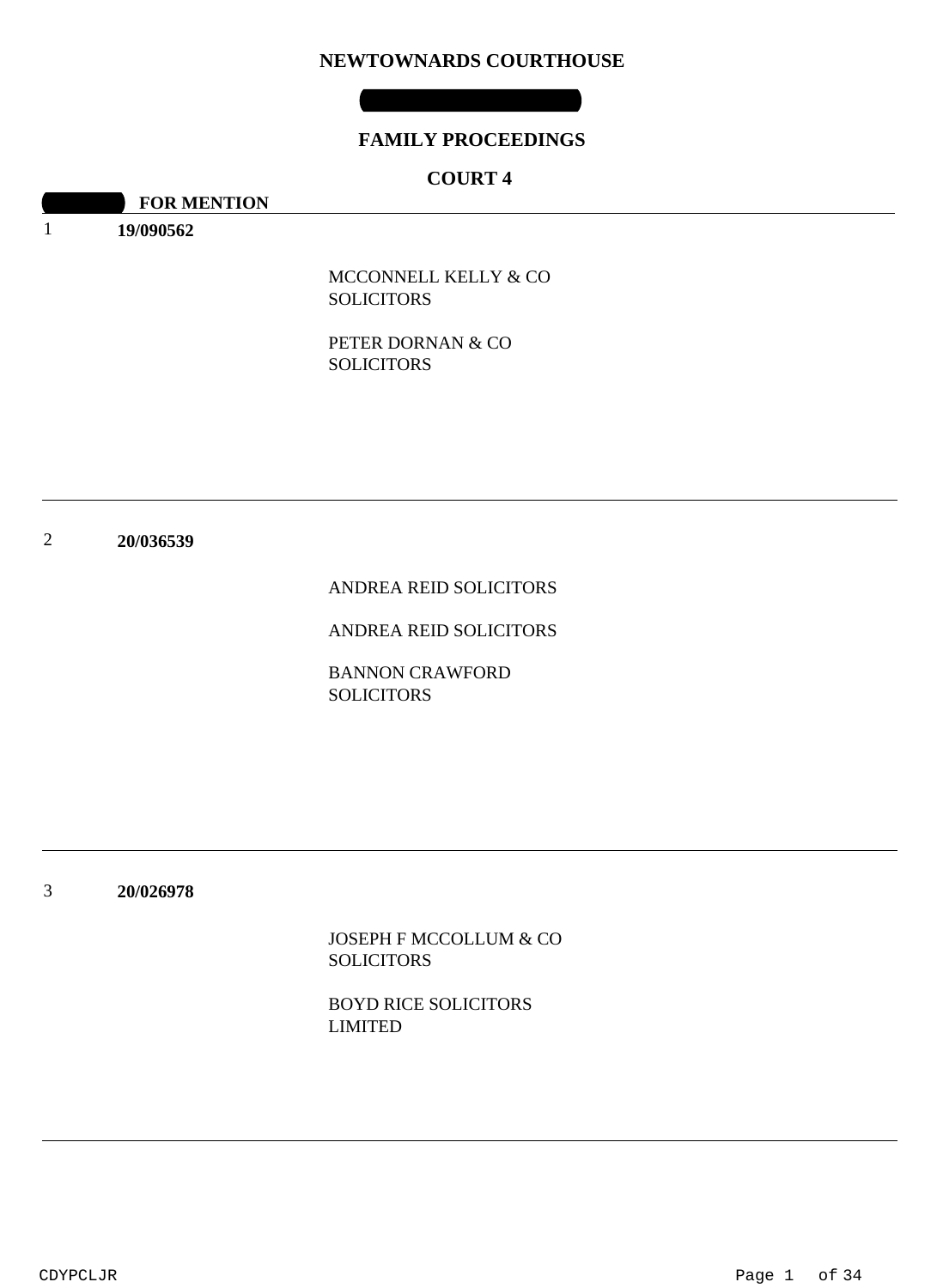JOHN ROSS & SON **SOLICITORS** 

MCQUEENIE BOYLE **SOLICITORS** 

#### 5 **10/115505/07**

DAVID RUSSELL & CO **SOLICITORS** 

JOHN ROSS & SON SOLICITORS

#### 6 **18/115907**

PETER DORNAN & CO **SOLICITORS** 

DENIS D HUMPHREY **SOLICITORS** 

7 **19/025821**

THOMPSONS SOLICITORS

MCCOUBREY HINDS **SOLICITORS**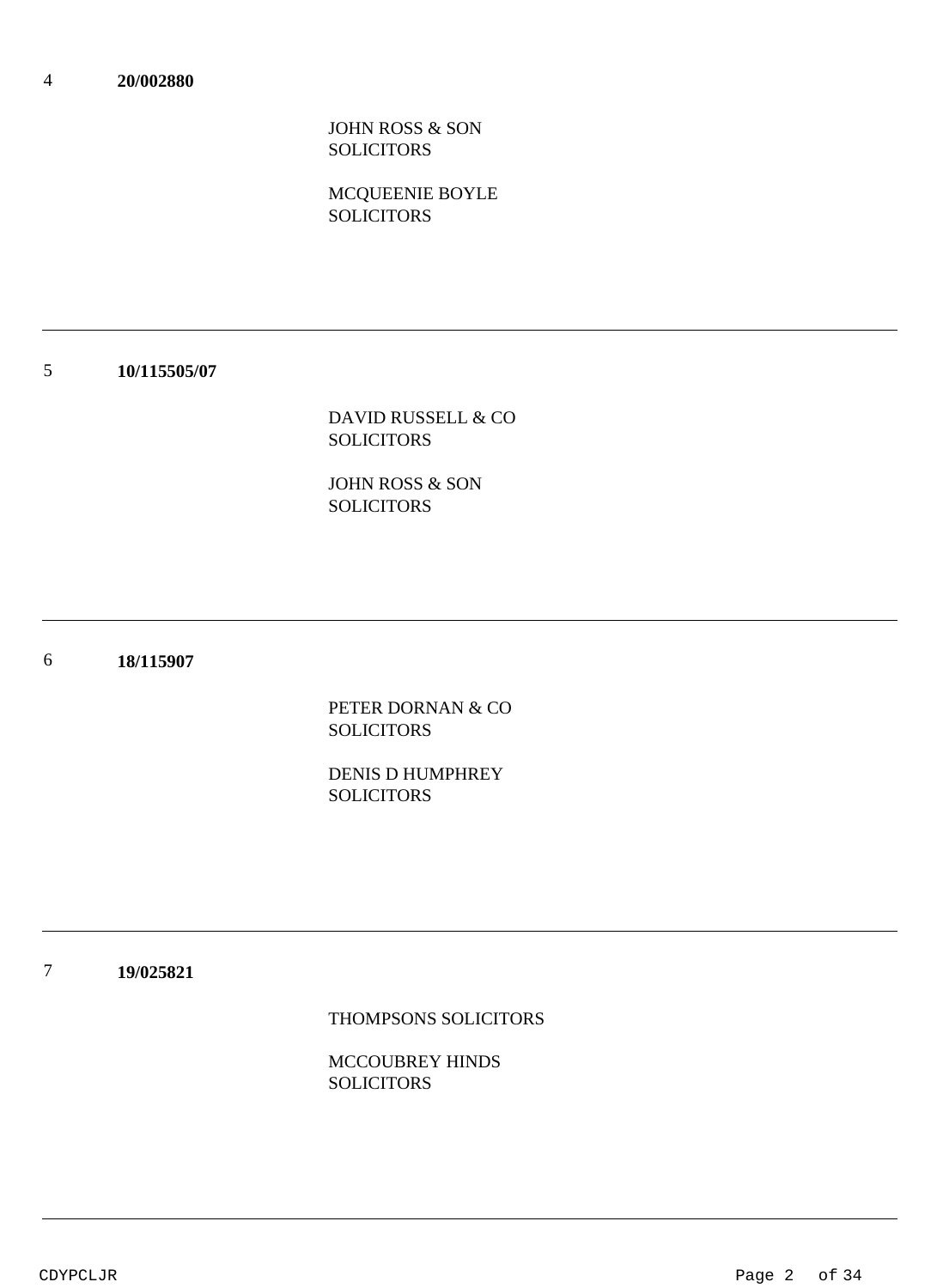# HUNT & CO SOLICITORS

MCCALLION KEOWN **SOLICITORS** 

9 **19/086723**

> MCQUEENIE BOYLE SOLICITORS

WORTHINGTONS SOLICITORS

10 **19/086723/01**

> WORTHINGTONS **SOLICITORS**

MCQUEENIE BOYLE **SOLICITORS**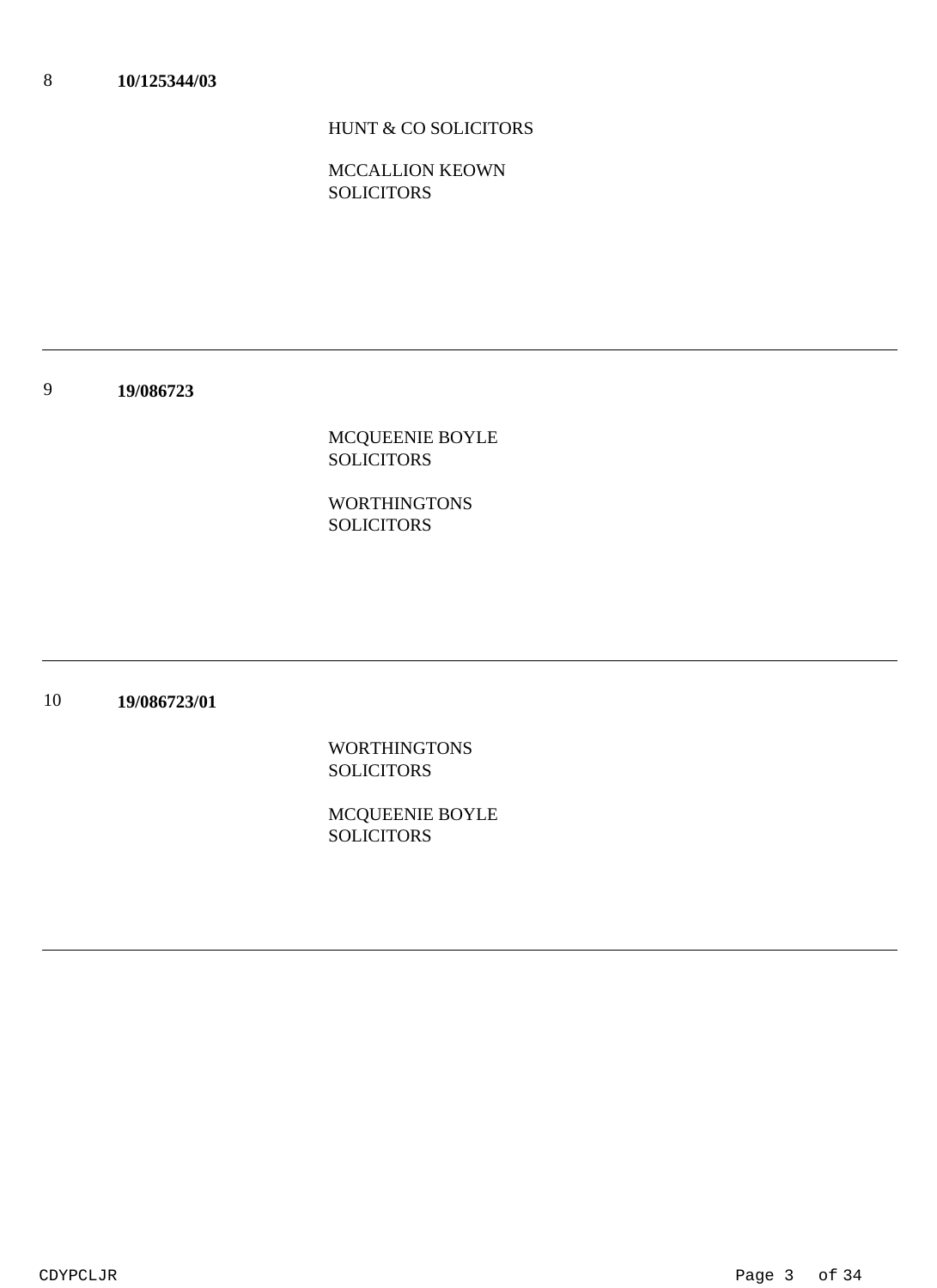BOYD RICE SOLICITORS LIMITED

JOHN ROSS & SON **SOLICITORS** 

12 **14/066974/01**

> PETER BOWLES & COMPANY

13 **20/015515**

> WORTHINGTONS **SOLICITORS**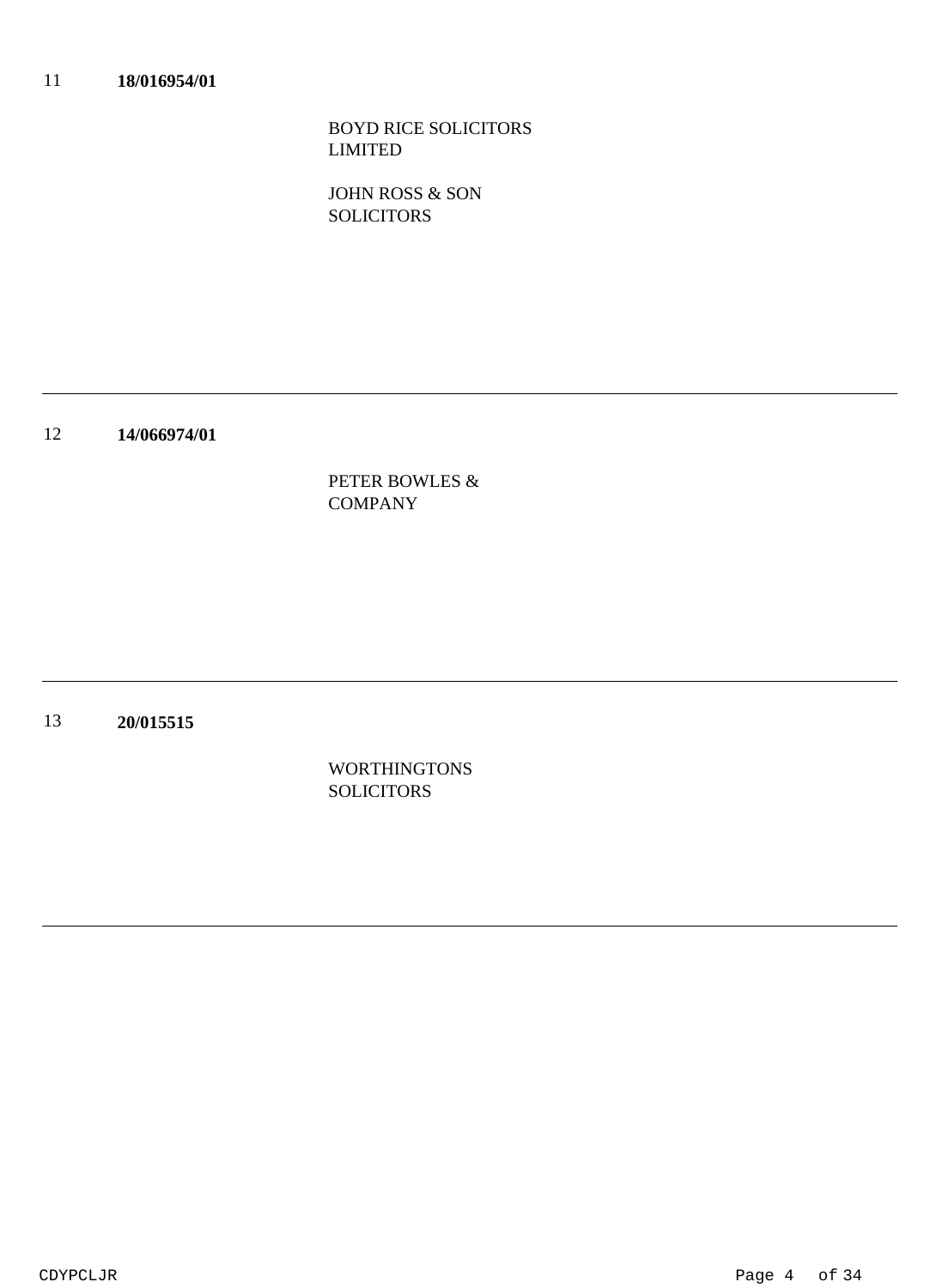MORGAN & MURPHY SOLICITORS

SHERIDAN & LEONARD **SOLICITORS** 

WORTHINGTONS **SOLICITORS** 

### 15 **15/115887/11**

SHERIDAN & LEONARD SOLICITORS

WORTHINGTONS SOLICITORS

### **10:20:30 APPLICATIONS**

16 **15/115887/10**

> MORGAN & MURPHY **SOLICITORS**

> MORGAN & MURPHY **SOLICITORS**

**WORTHINGTONS SOLICITORS**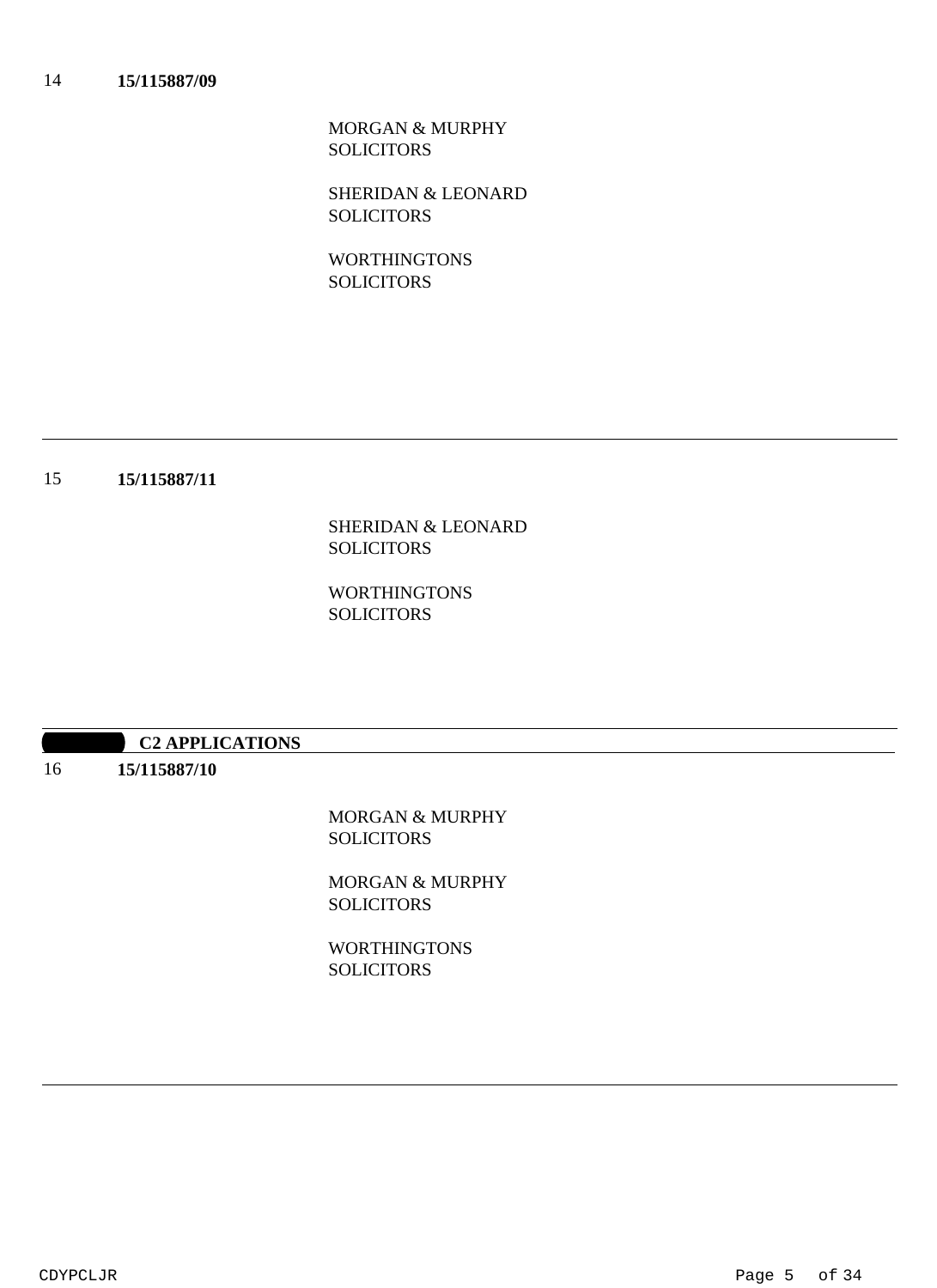17 **20/036837**

> BRIAN FEENEY & CO SOLICITORS

ANDREA REID SOLICITORS

# **FAMILY HOMES AND DOMESTIC VIOLENCE**

### 18

19

BRIAN FEENEY & CO **SOLICITORS** 

# ANDREA REID SOLICITORS

# **10:30 FOR MENTION 19/121524**

**20/036833**

STEWARTS SOLICITORS

JOSEPH F MCCOLLUM & CO **SOLICITORS** 

# **10:30 FAMILY HOMES AND DOMESTIC VIOLENCE**

### 20 **20/016255**

JOSEPH F MCCOLLUM & CO **SOLICITORS**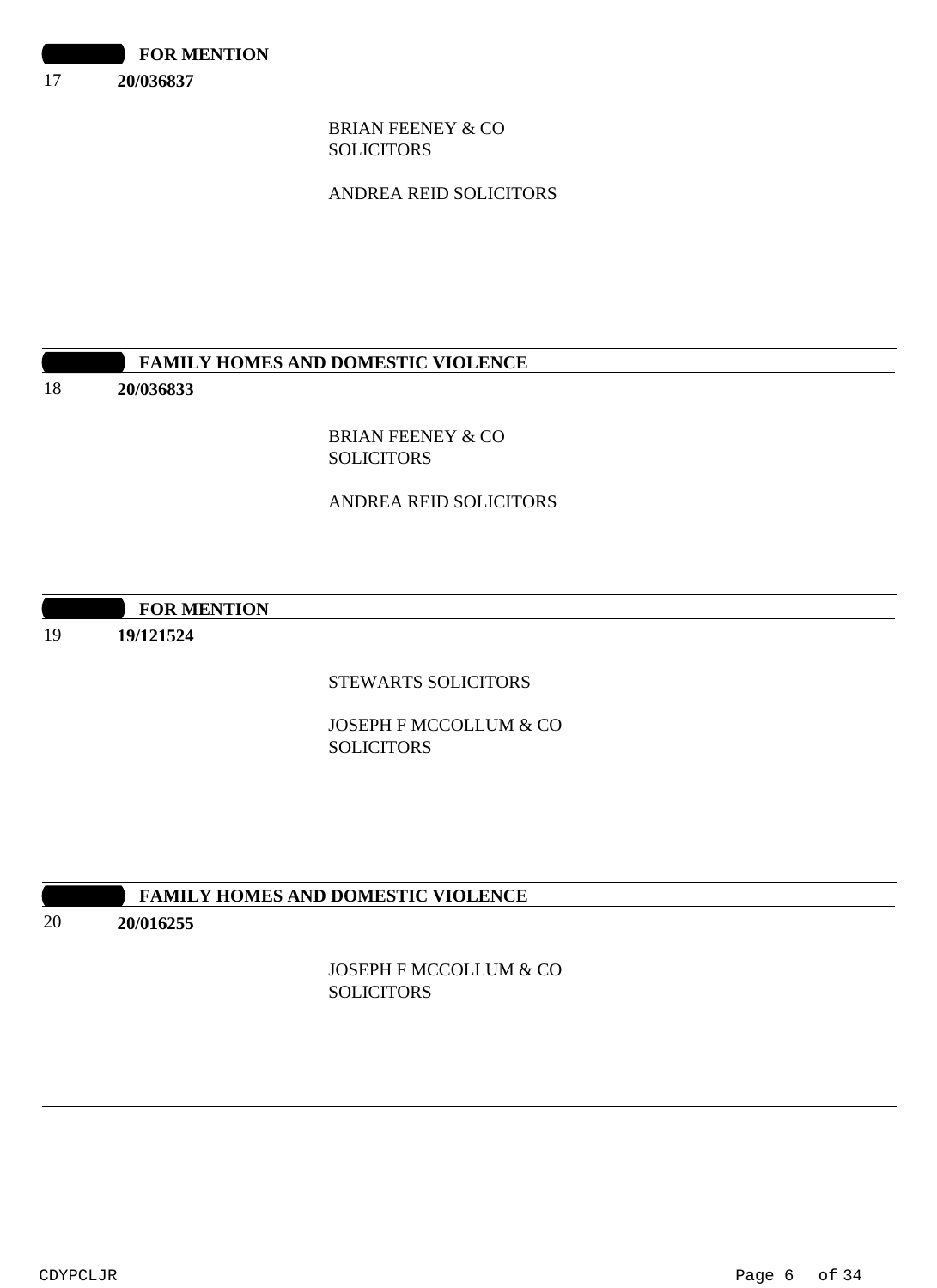21 **17/038043/05**

> MCQUEENIE BOYLE **SOLICITORS**

REAVEY & CO SOLICITORS

# **FAMILY HOMES AND DOMESTIC VIOLENCE**

22 **17/038056/03**

> MCQUEENIE BOYLE **SOLICITORS**

REAVEY & CO SOLICITORS

### **PUBLIC LAW APPLICATION**

### 23 **19/100849/03**

BUSINESS SERVICES ORGANISATION

KEOWN NUGENT SOLICITORS

J MULHOLLAND & CO

GUS CAMPBELL SOLICITORS

**1000 FOR MENTION**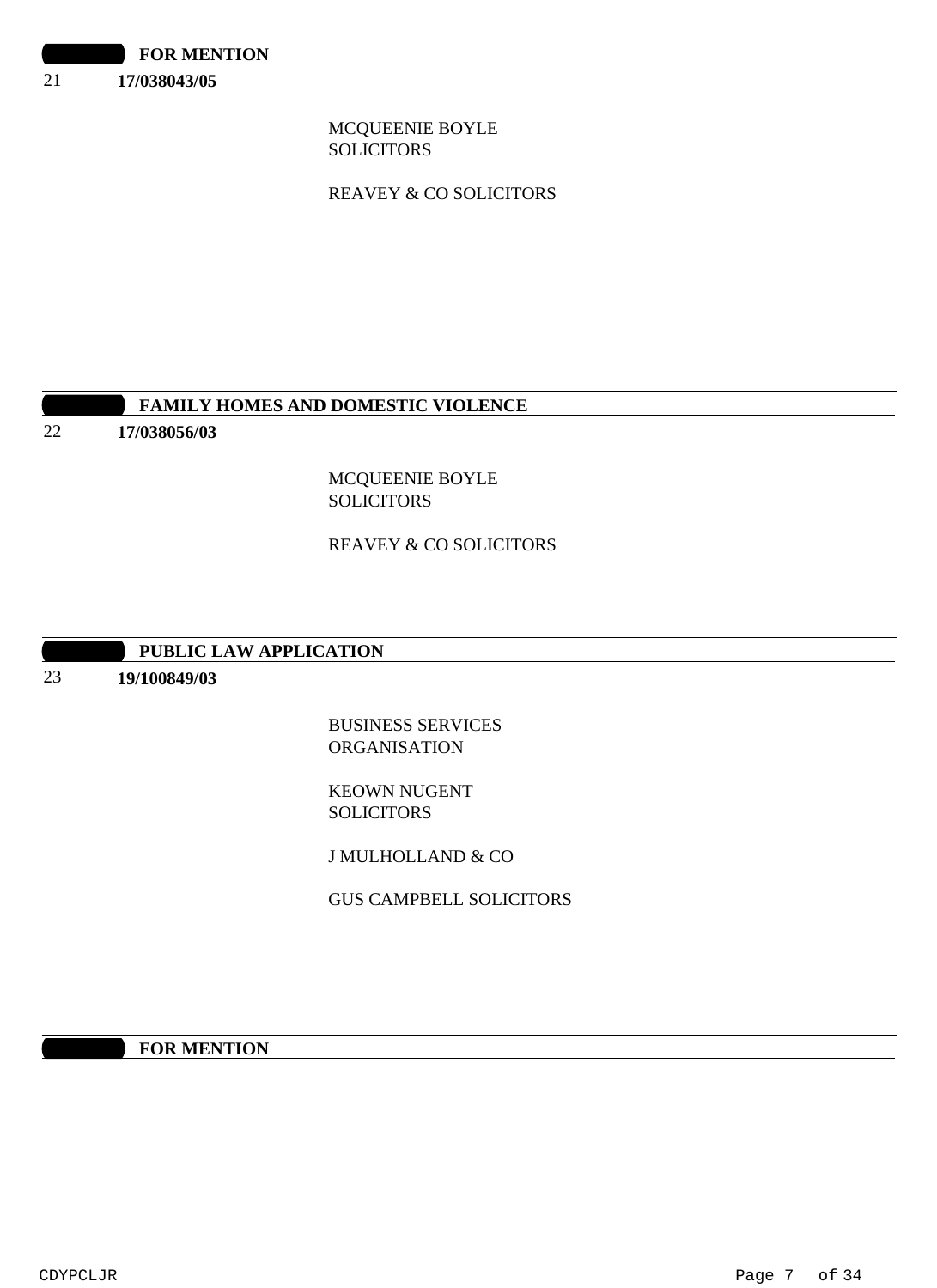### COLMAN R HANNA SOLICITORS

### KEOWN NUGENT **SOLICITORS**

J MULHOLLAND & CO

|    | <b>C2 APPLICATIONS</b> |  |
|----|------------------------|--|
| 25 | 19/100849/02           |  |
|    |                        |  |

J MULHOLLAND & CO

COLMAN R HANNA SOLICITORS

KEOWN NUGENT **SOLICITORS** 

26 **19/100849/04**

> KEOWN NUGENT **SOLICITORS**

J MULHOLLAND & CO

# **PUBLIC LAW APPLICATION**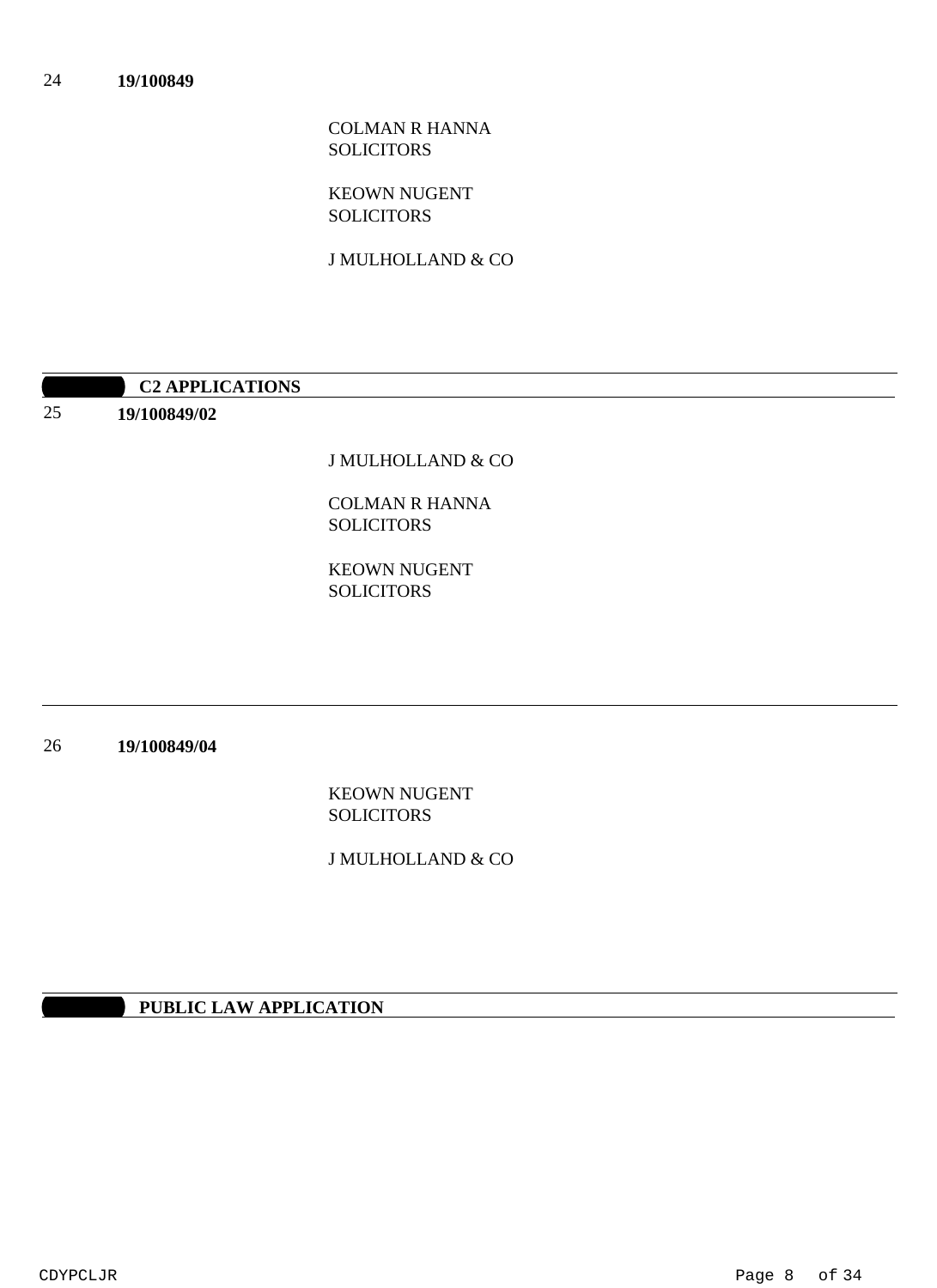### PREHEARING REVIEW

BUSINESS SERVICES ORGANISATION

SCULLION & GREEN **SOLICITORS** 

JOSEPH F MCCOLLUM & CO **SOLICITORS** 

JOSEPH F MCCOLLUM & CO **SOLICITORS** 

COLMAN R HANNA **SOLICITORS** 

#### 28 **13/107552/28**

BUSINESS SERVICES ORGANISATION

TREVOR SMYTH & CO SOLICITORS

MCCONNELL KELLY & CO SOLICITORS

MCQUEENIE BOYLE SOLICITORS

MCQUEENIE BOYLE **SOLICITORS**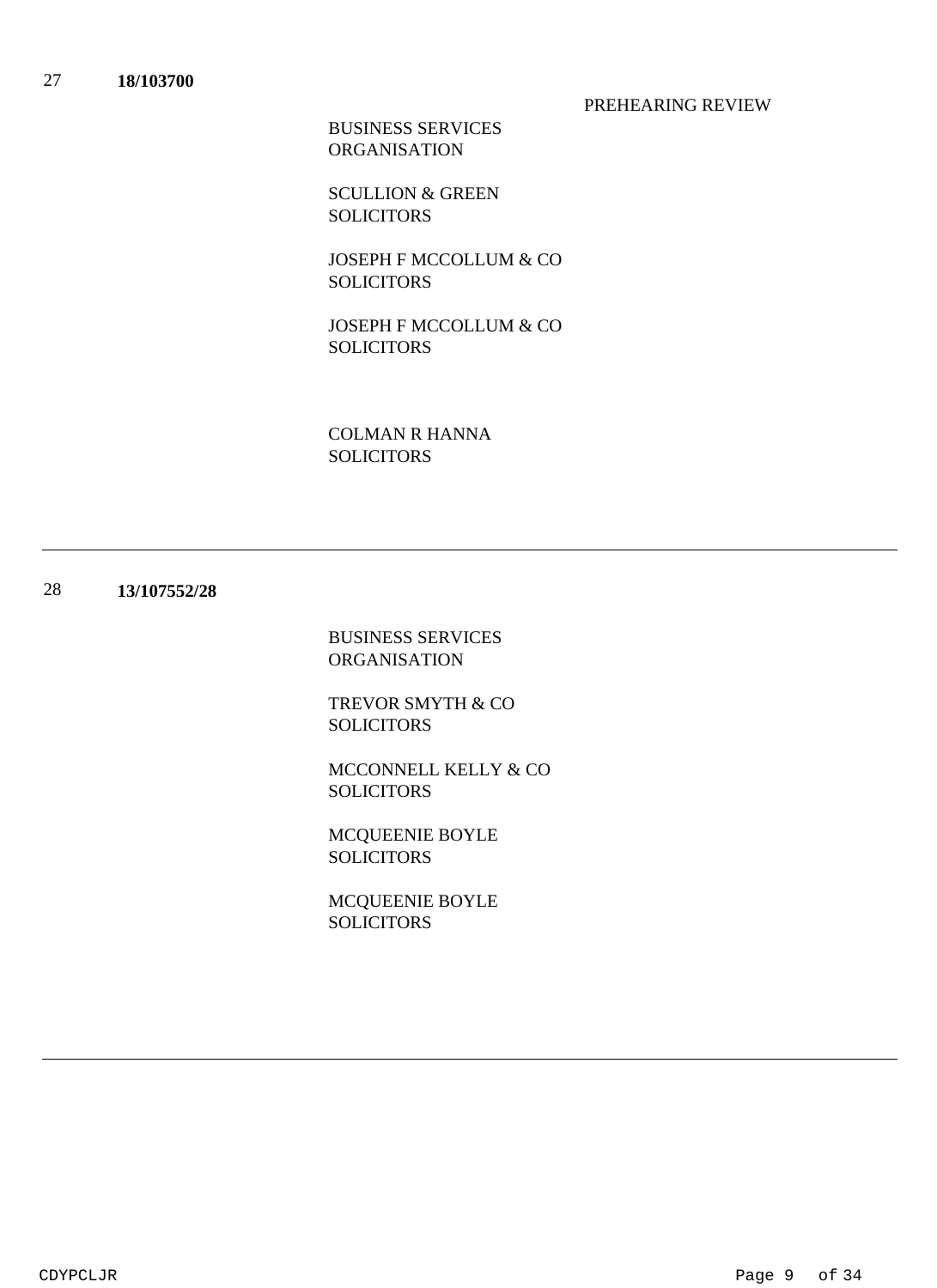BUSINESS SERVICES ORGANISATION

TREVOR SMYTH & CO **SOLICITORS** 

MURRAY KELLY MOORE **SOLICITORS** 

MCQUEENIE BOYLE **SOLICITORS** 

FOR HEARING

BUSINESS SERVICES ORGANISATION

SWIFT SOLICITORS LIMITED

HUNT & CO SOLICITORS

KEENAN SOLICITORS

KEENAN SOLICITORS

KEENAN SOLICITORS

KEENAN SOLICITORS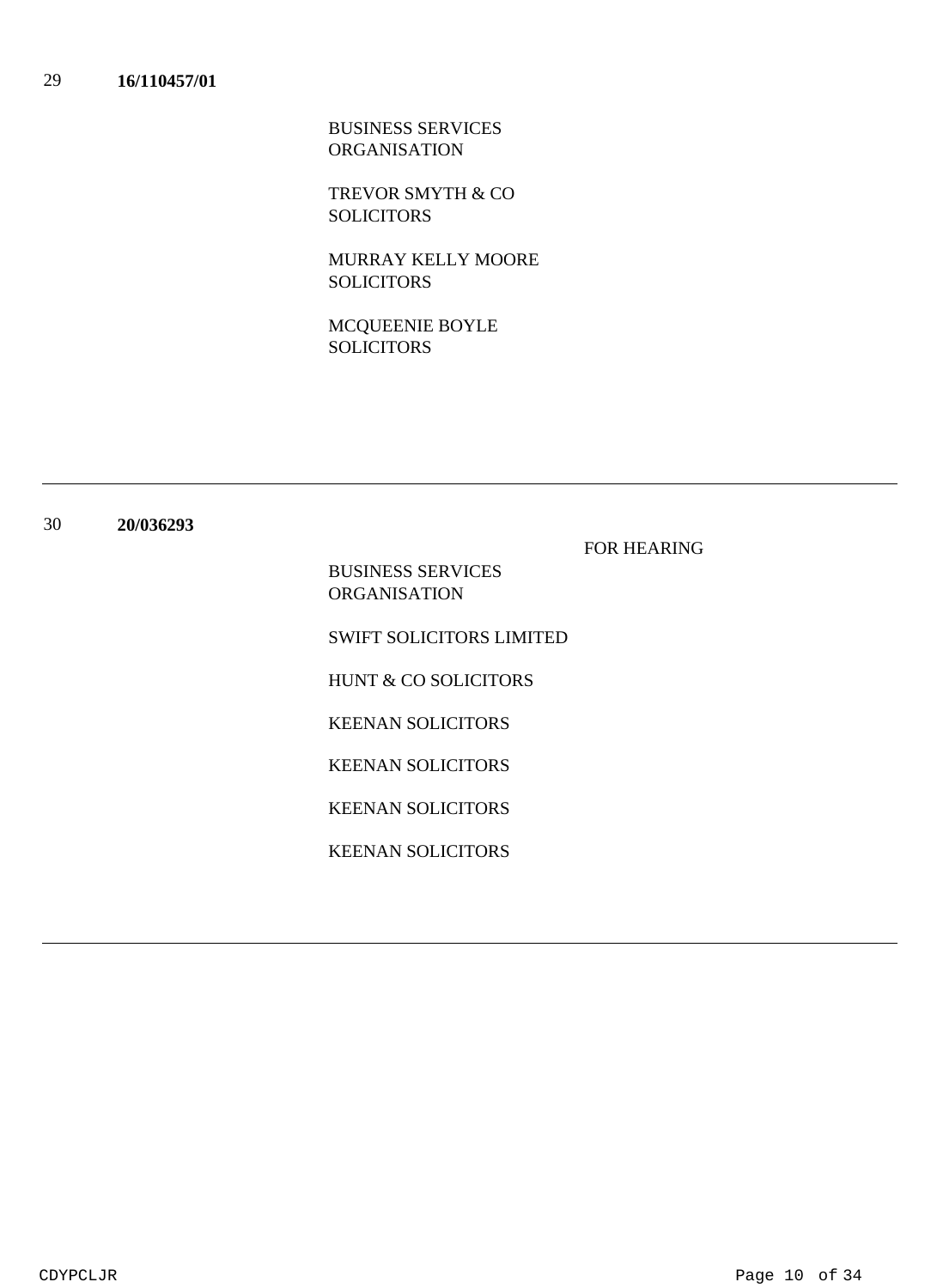FOR HEARING

BRIAN FEENEY & CO SOLICITORS

BUSINESS SERVICES ORGANISATION

DONALDSON MCCONNELL & CO SOLICITORS

FRANCIS HANNA & CO SOLICITORS

| 15/029666/11 |                               |
|--------------|-------------------------------|
|              | <b>BRIAN FEENEY &amp; CO</b>  |
|              | <b>SOLICITORS</b>             |
|              | <b>BUSINESS SERVICES</b>      |
|              | <b>ORGANISATION</b>           |
|              | DONALDSON MCCONNELL           |
|              | & CO SOLICITORS               |
|              | <b>FRANCIS HANNA &amp; CO</b> |
|              | <b>SOLICITORS</b>             |

### **10:30 PUBLIC LAW APPLICATION**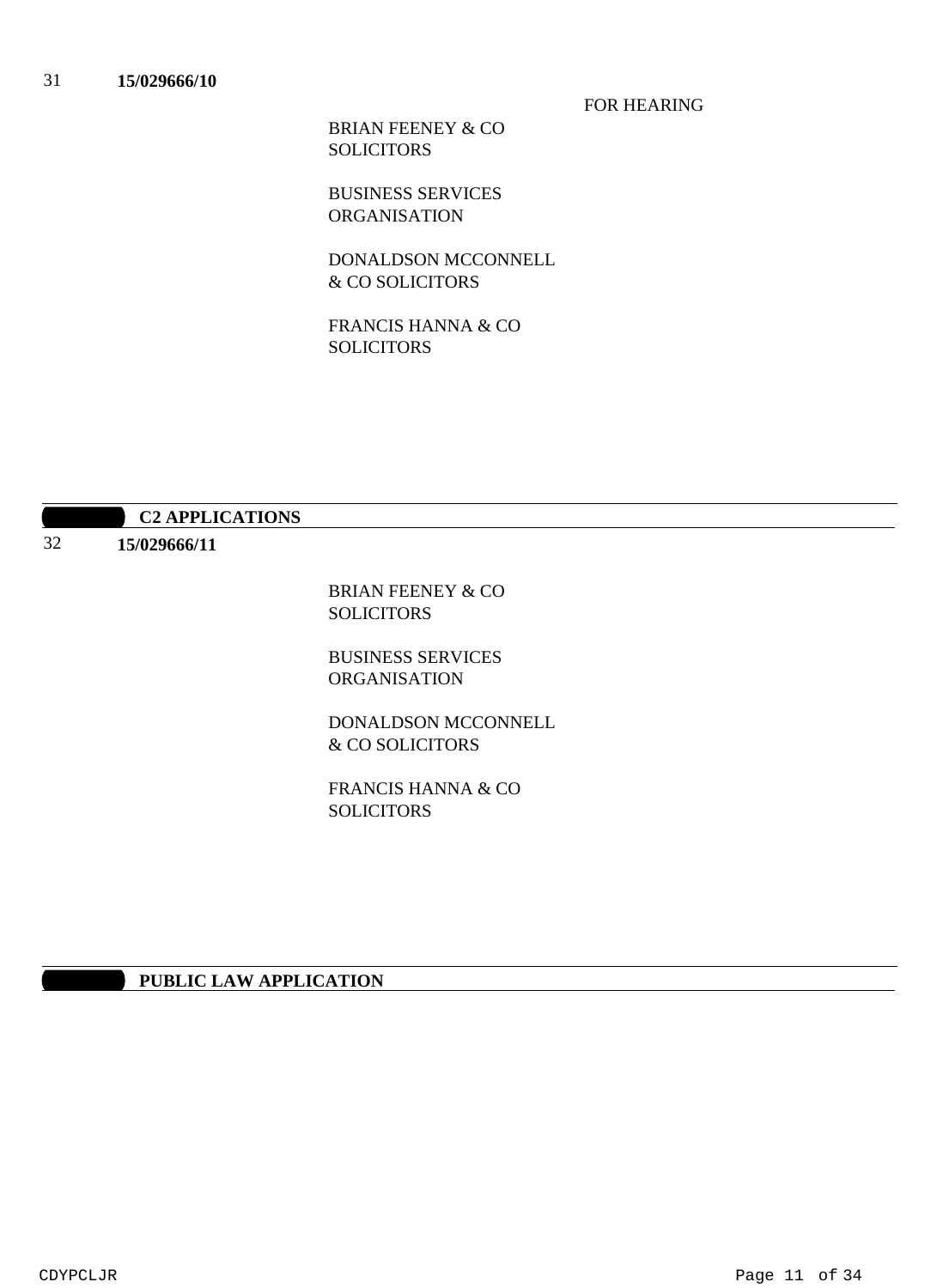BRIAN FEENEY & CO SOLICITORS

|    | <b>C2 APPLICATIONS</b> |
|----|------------------------|
| 34 | *****************      |

BRIAN FEENEY & CO SOLICITORS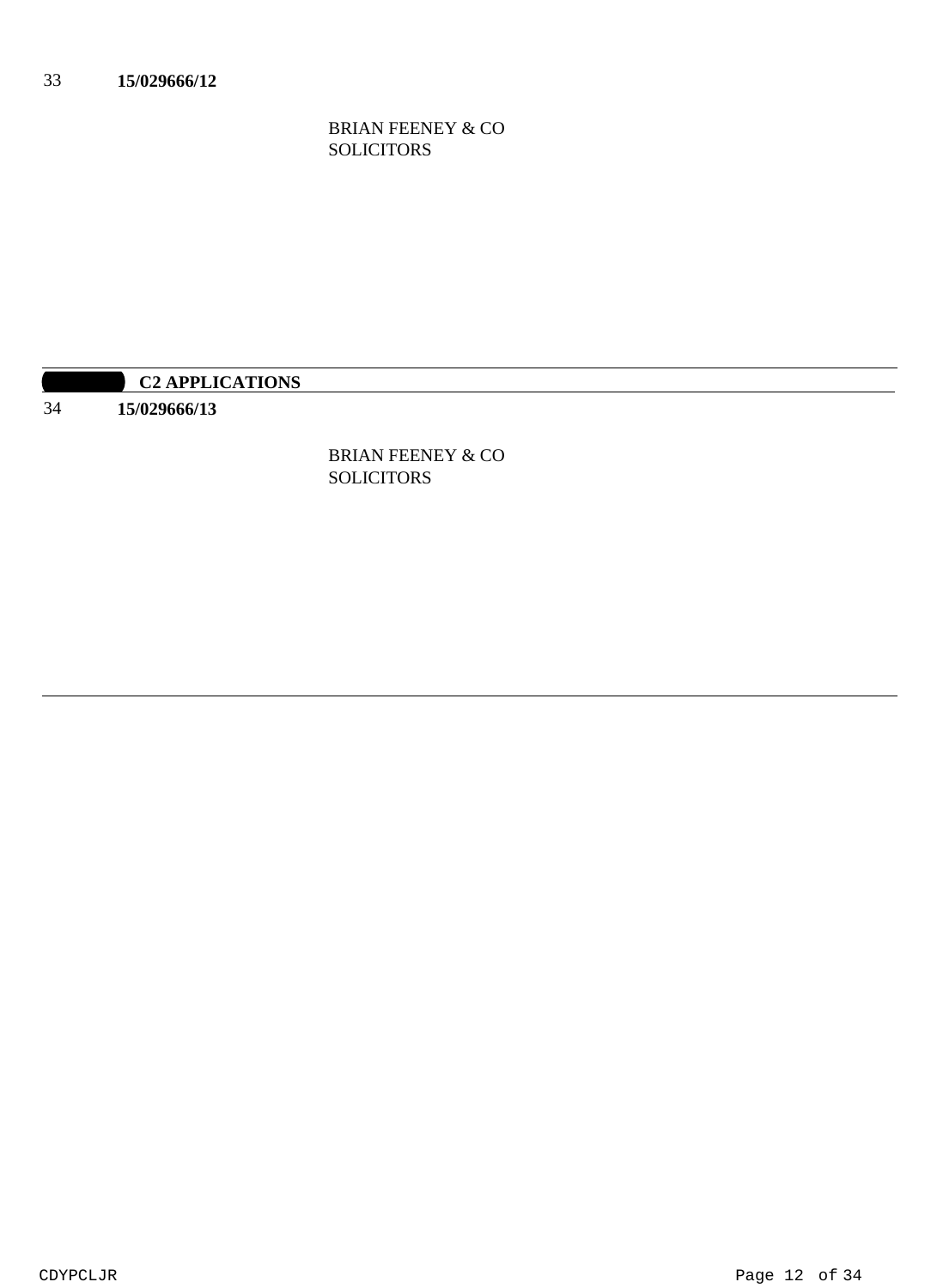### **NEWTOWNARDS COURTHOUSE**

# **FAMILY PROCEEDINGS**

# **COURT 4**

**10:30 FOR MENTION** 

1 **18/052204**

> JOHN BOSTON & CO SOLICITORS

#### 2 **18/021088/03**

JOSEPH F MCCOLLUM & CO SOLICITORS

JOHN BOSTON & CO SOLICITORS

3 **13/041252/05**

> MURRAY KELLY MOORE **SOLICITORS**

CDYPCLJR Page 13 of 34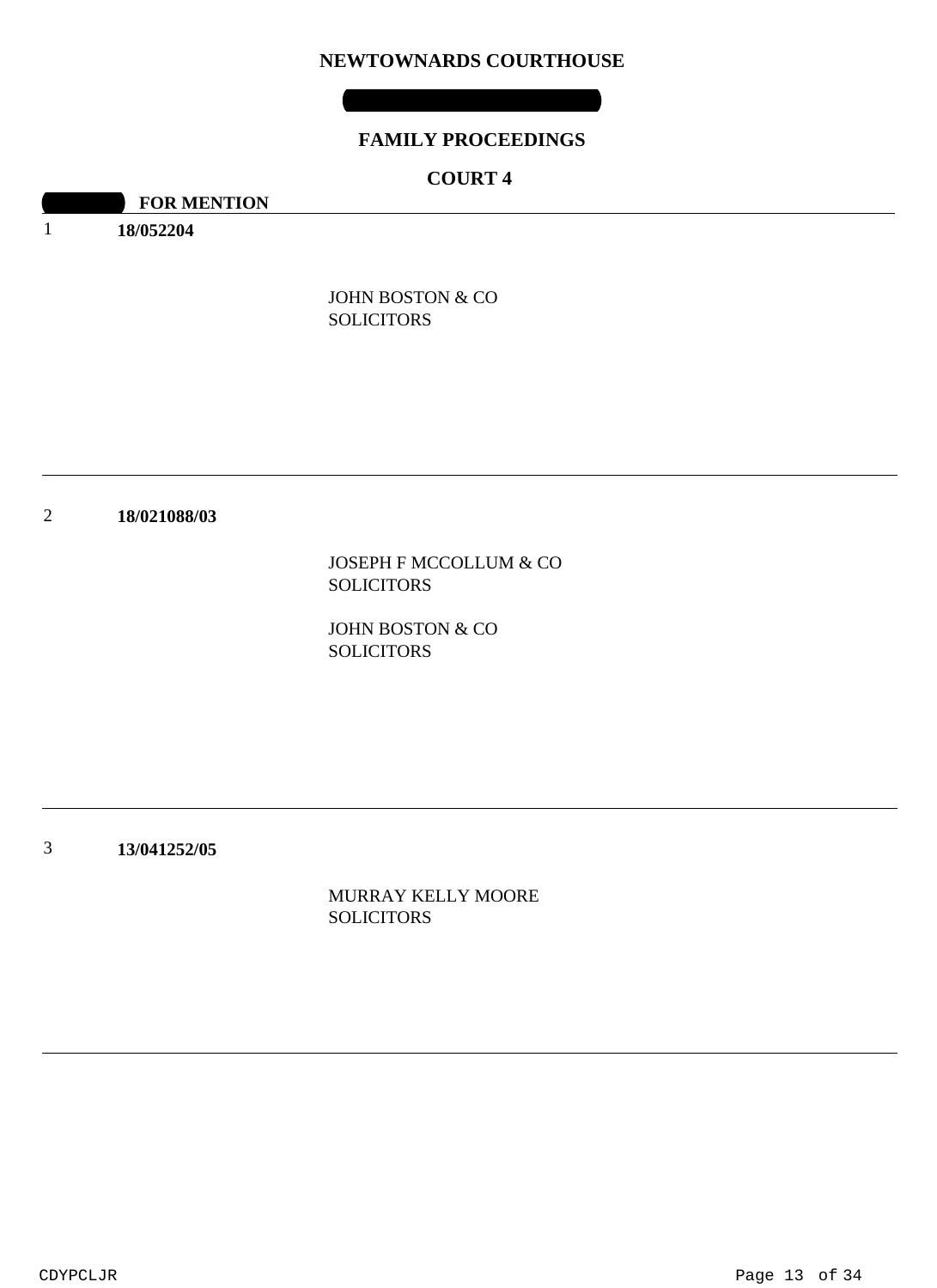MCCONNELL KELLY & CO **SOLICITORS** 

DONARD KING & CO **SOLICITORS** 

5 **19/098088**

> BRIAN FEENEY & CO **SOLICITORS**

6 **17/050348/01**

> MILLAR MCCALL WYLIE LLP

WORTHINGTONS **SOLICITORS**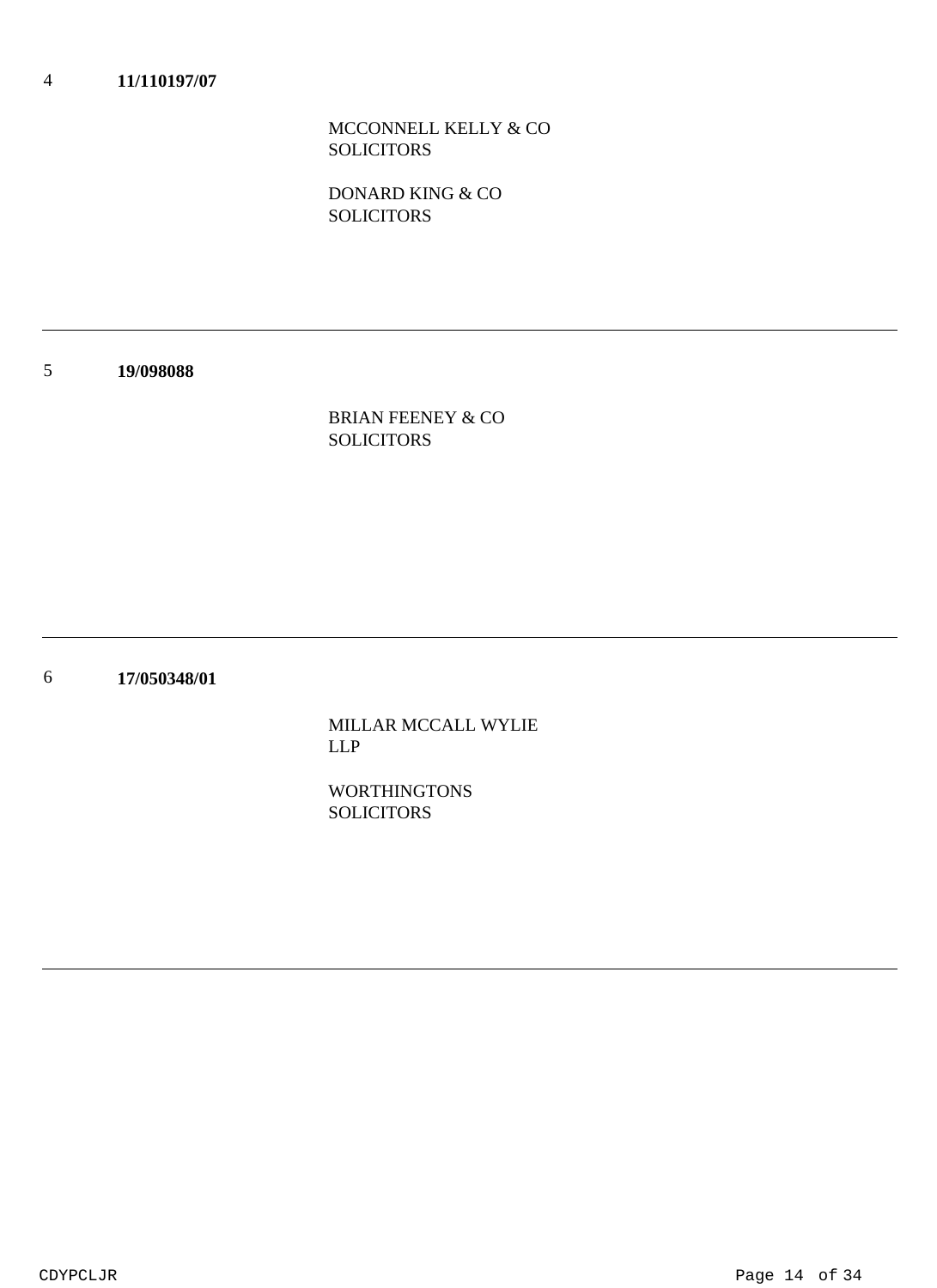WORTHINGTONS SOLICITORS

MILLAR MCCALL WYLIE LLP

8 **19/043755**

> JOSEPH F MCCOLLUM & CO SOLICITORS

MADDEN & FINUCANE **SOLICITORS** 

9 **19/070935**

> MURRAY KELLY MOORE **SOLICITORS**

MCCOUBREY HINDS **SOLICITORS** 

CDYPCLJR Page 15 of 34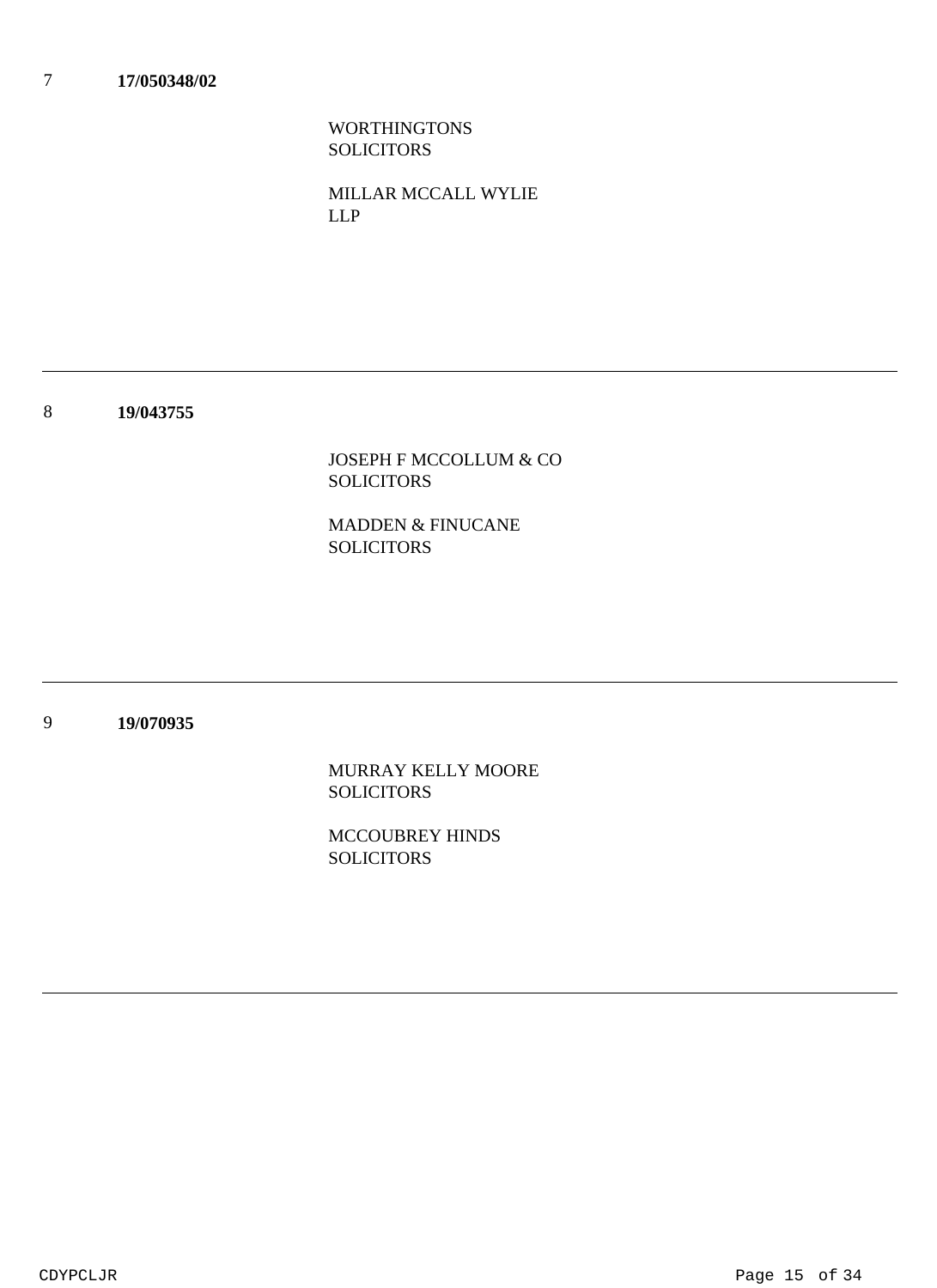# EDUCATION AUTHORITY **SOLICITORS**

#### 11 **20/031642**

HOLMES & MOFFITT SOLICITORS

BERNARD CAMPBELL & CO SOLICITORS

### 12 **19/056267**

MURRAY KELLY MOORE SOLICITORS

MCKEOWN & CO **SOLICITORS** 

13 **15/029687/03**

REAVEY & CO SOLICITORS

BOYD RICE SOLICITORS LIMITED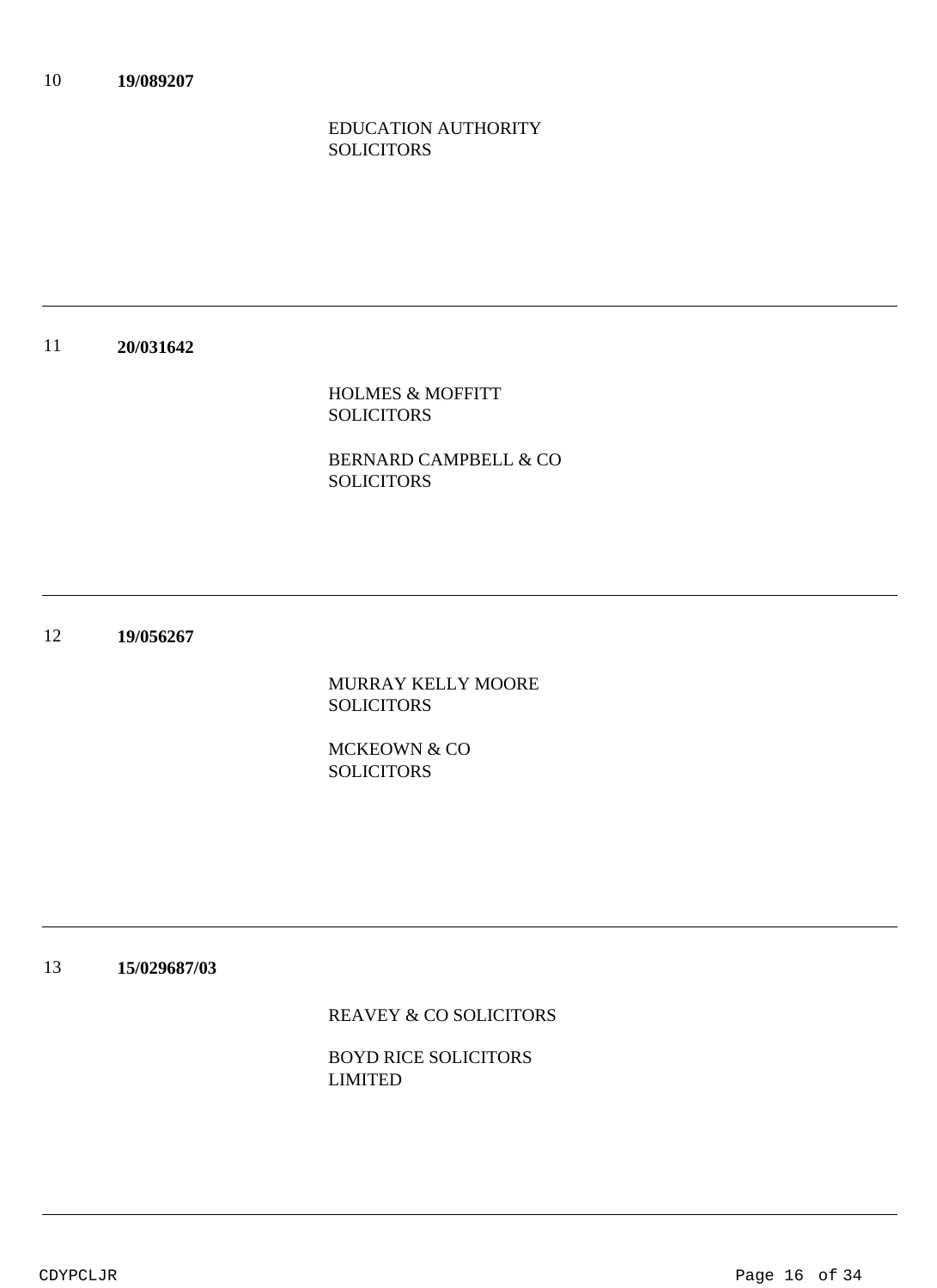JAMES STRAWBRIDGE SOLICITORS

STEWARTS SOLICITORS

#### 15 **20/012642**

MCCOUBREY HINDS SOLICITORS

MCCARTAN TURKINGTON & BREEN SOLICITORS

#### 16 **20/030666**

HAUGHEYS SOLICITORS

SCULLION & GREEN SOLICITORS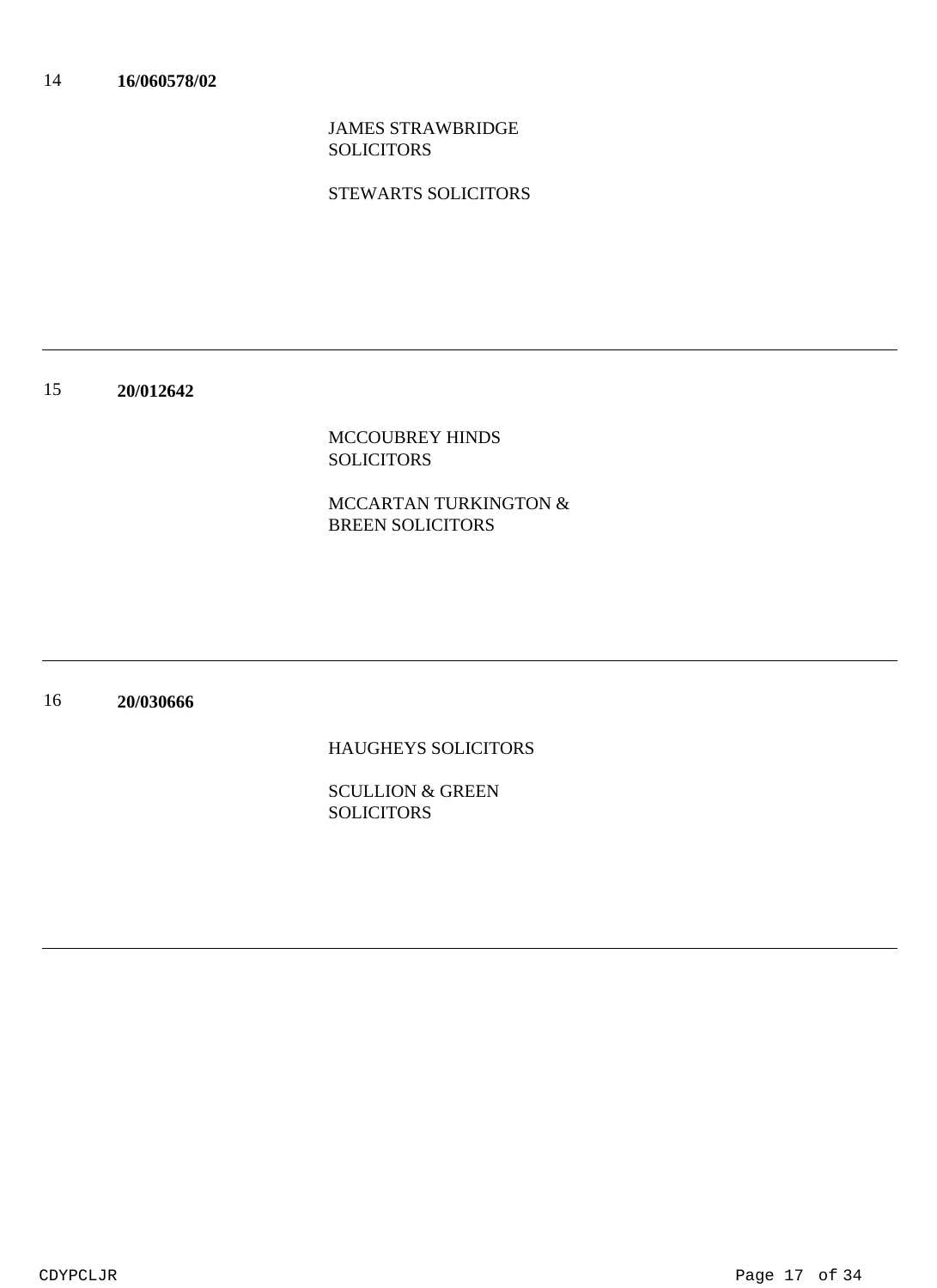MCKEOWN & CO SOLICITORS

MURRAY KELLY MOORE **SOLICITORS** 

18 **17/100705/01**

> ELLIOTT TRAINOR PARTNERSHIP SOLICITORS

### KEENAN SOLICITORS

#### 19 **19/111103**

JOHN ROSS & SON **SOLICITORS** 

JOSEPH F MCCOLLUM & CO **SOLICITORS** 

CDYPCLJR Page 18 of 34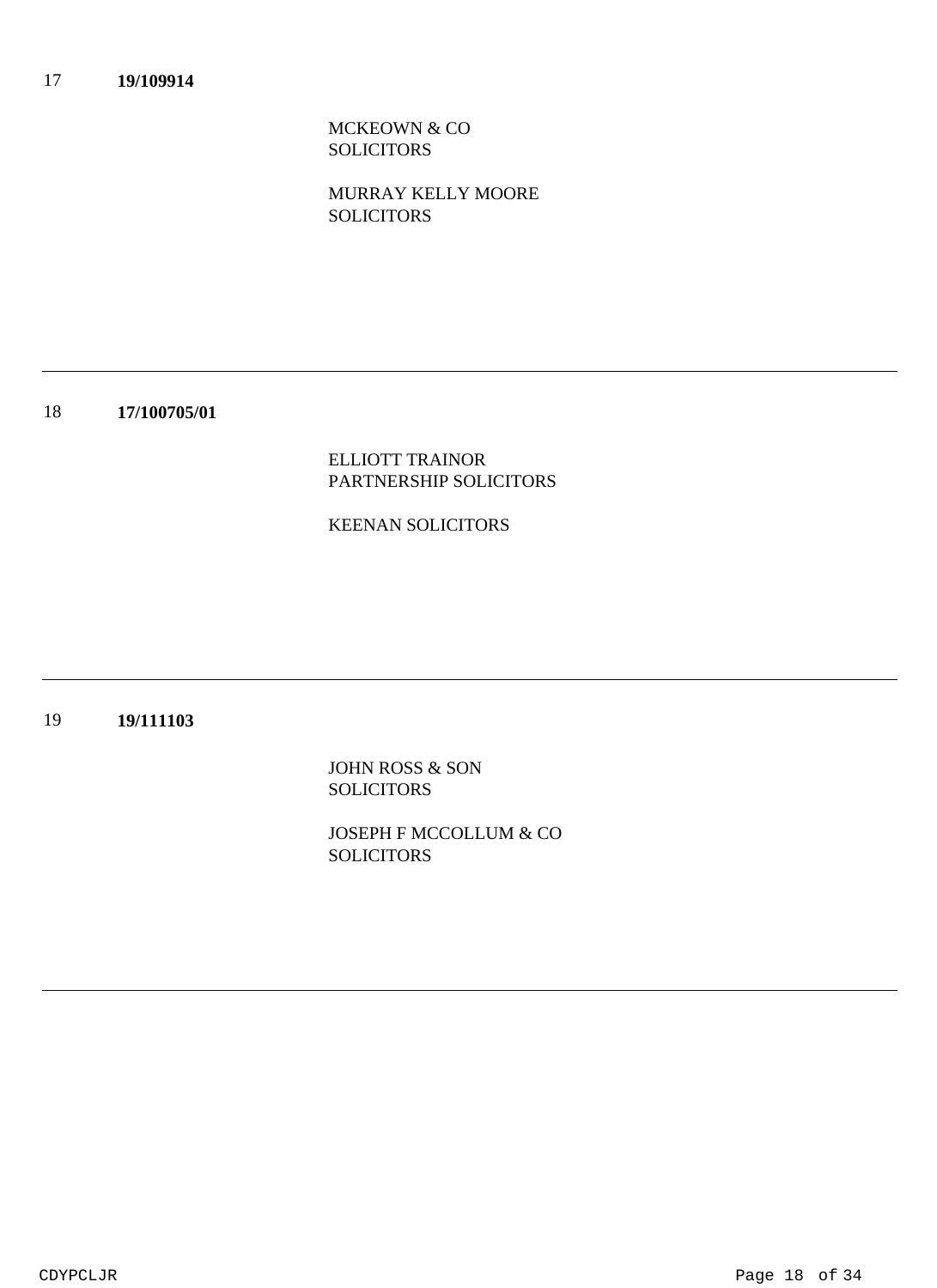# ANDREA REID SOLICITORS

# **10:30 AM FAMILY HOMES AND DOMESTIC VIOLENCE**

21 **20/031987**

> SCULLION & GREEN SOLICITORS

ANDREA REID SOLICITORS

|    | <b>FOR MENTION</b> |                              |
|----|--------------------|------------------------------|
| 22 | 20/002411          |                              |
|    |                    | <b>CLEAVER FULTON RANKIN</b> |
|    |                    | LIMITED                      |

JOHN ROSS & SON **SOLICITORS** 

23 **20/002411/01**

> JOHN ROSS & SON SOLICITORS

CLEAVER FULTON RANKIN LIMITED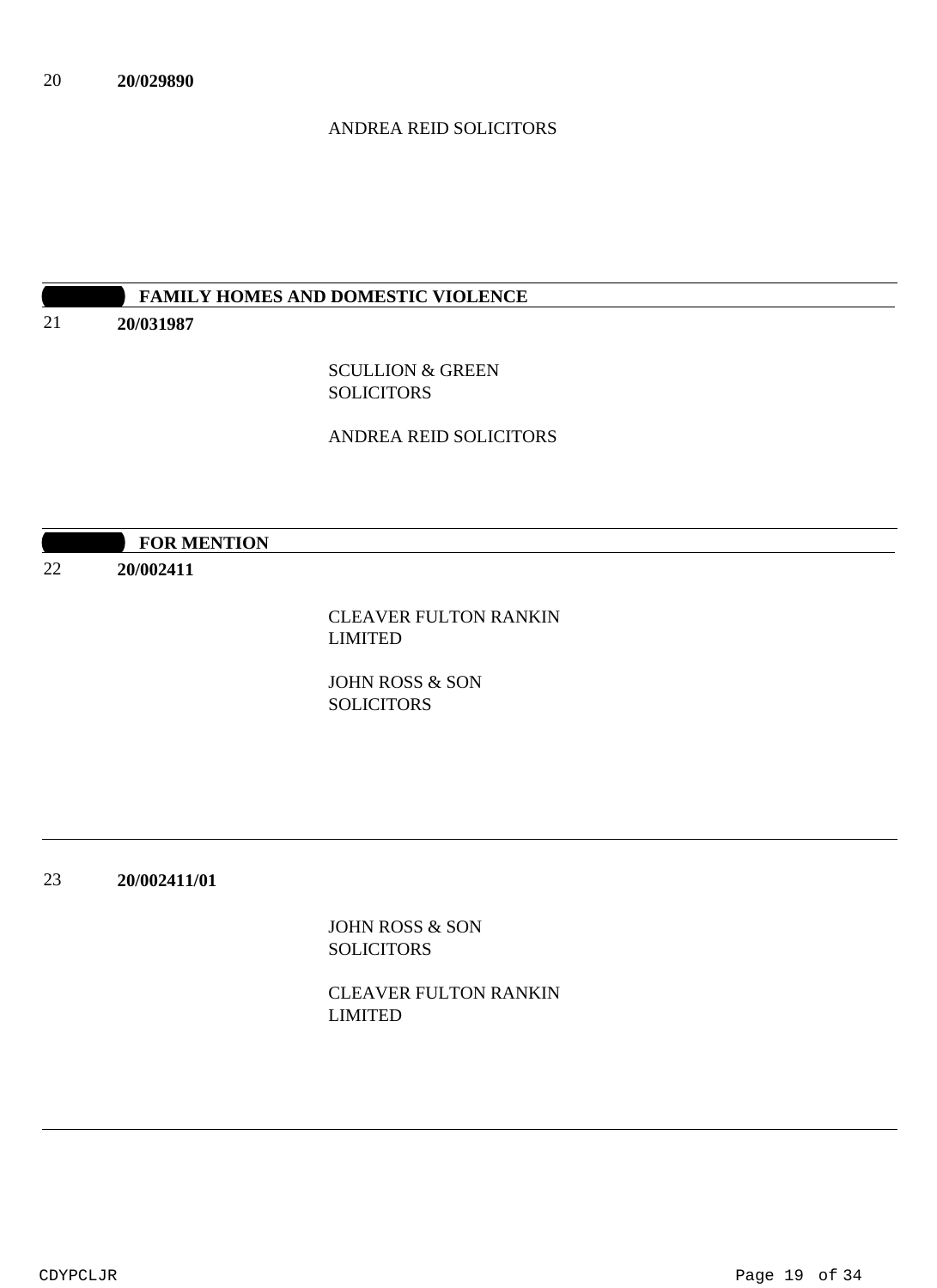#### 24 **20/000984**

JOHN ROSS & SON **SOLICITORS** 

CLEAVER FULTON RANKIN LIMITED

| <b>FOR MENTION</b> |
|--------------------|
|                    |

25

**19/019698**

ELLIOTT TRAINOR PARTNERSHIP SOLICITORS

J MULHOLLAND & CO

# **FAMILY HOMES AND DOMESTIC VIOLENCE**

#### 26 **19/030806**

REID BLACK & CO **SOLICITORS** 

J MULHOLLAND & CO

**100:30 FOR MENTION** 

27 **20/015882**

> WORTHINGTONS **SOLICITORS**

DONNELLY & WALL SOLICITORS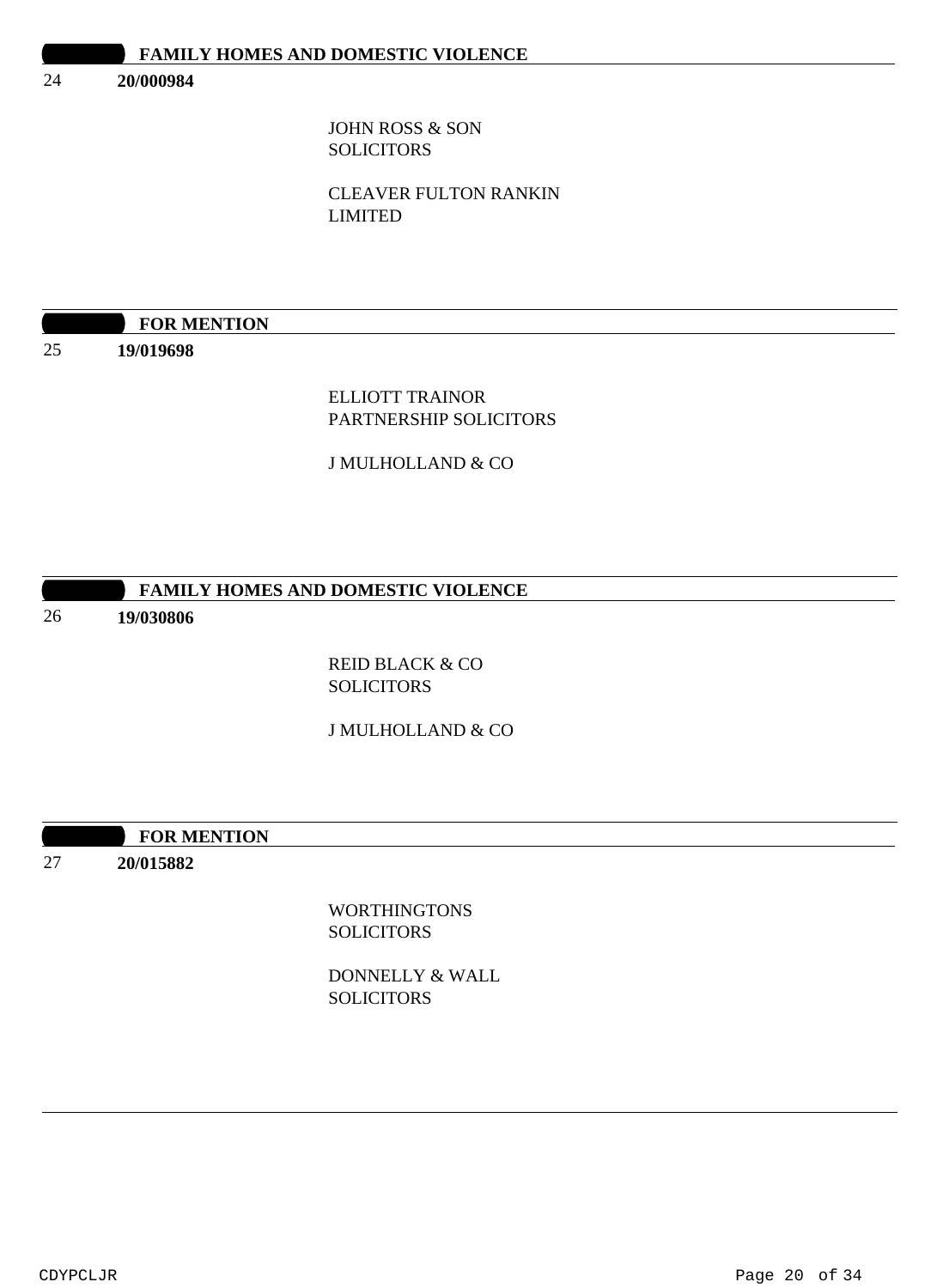28 **20/015717**

> WORTHINGTONS SOLICITORS

DONNELLY & WALL **SOLICITORS** 

# **FOR MENTION**

29

**18/121682**

# DONARD KING & CO SOLICITORS

MCKEOWN & CO **SOLICITORS** 

# **10:30 AM C2 APPLICATIONS**

30 **18/121682/01**

# MCKEOWN & CO **SOLICITORS**

DONARD KING & CO **SOLICITORS** 

# **10:30 FAMILY HOMES AND DOMESTIC VIOLENCE**

31

# **18/082414**

DONARD KING & CO **SOLICITORS** 

MCKEOWN & CO **SOLICITORS**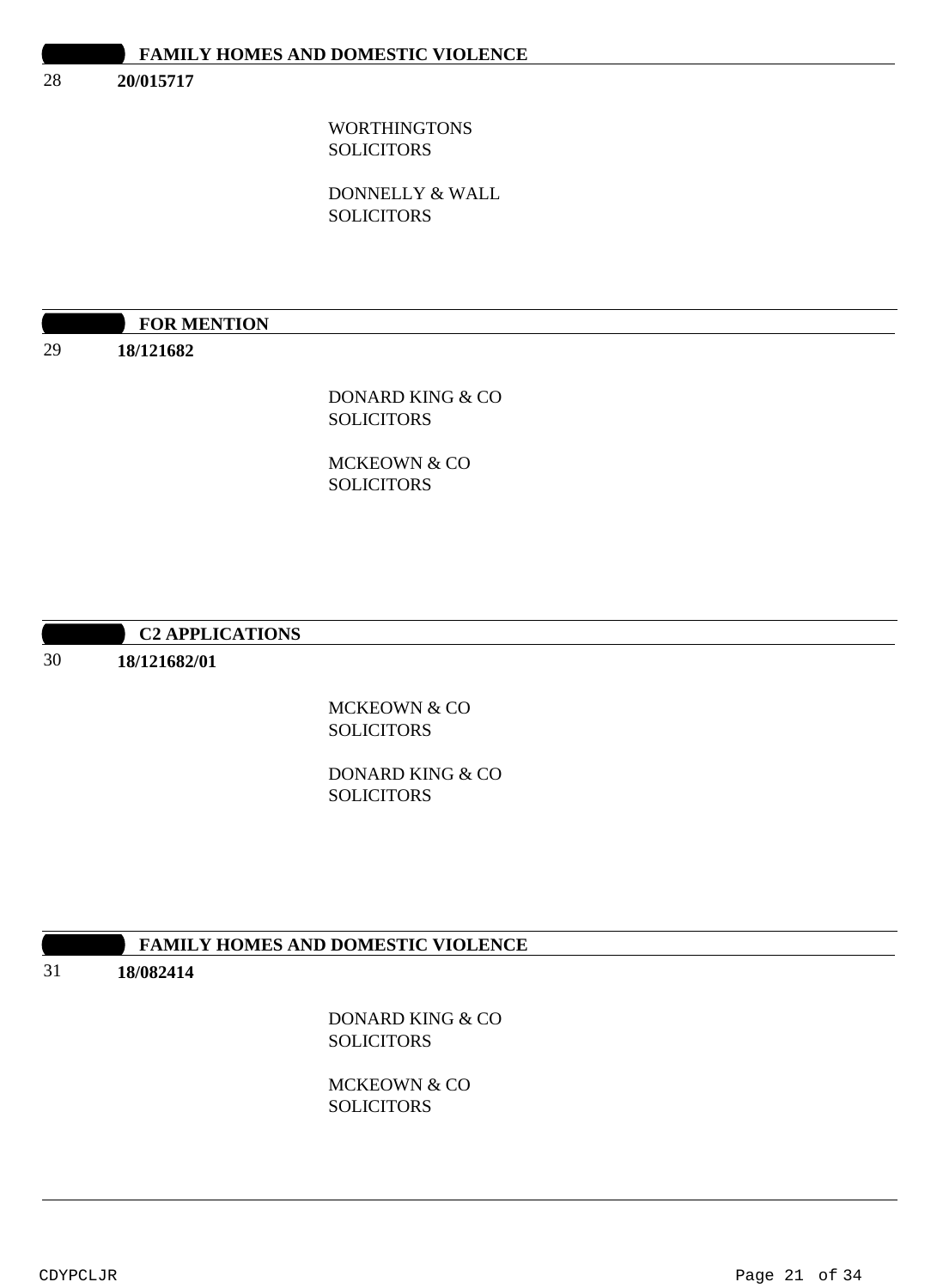#### 32 **13/032634/05**

KEOWN NUGENT **SOLICITORS** 

BUSINESS SERVICES ORGANISATION

SCULLION & GREEN SOLICITORS

#### 33 **17/005851/02**

BUSINESS SERVICES ORGANISATION

SCULLION & GREEN SOLICITORS

ANDREA REID SOLICITORS

JOSEPH F MCCOLLUM & CO SOLICITORS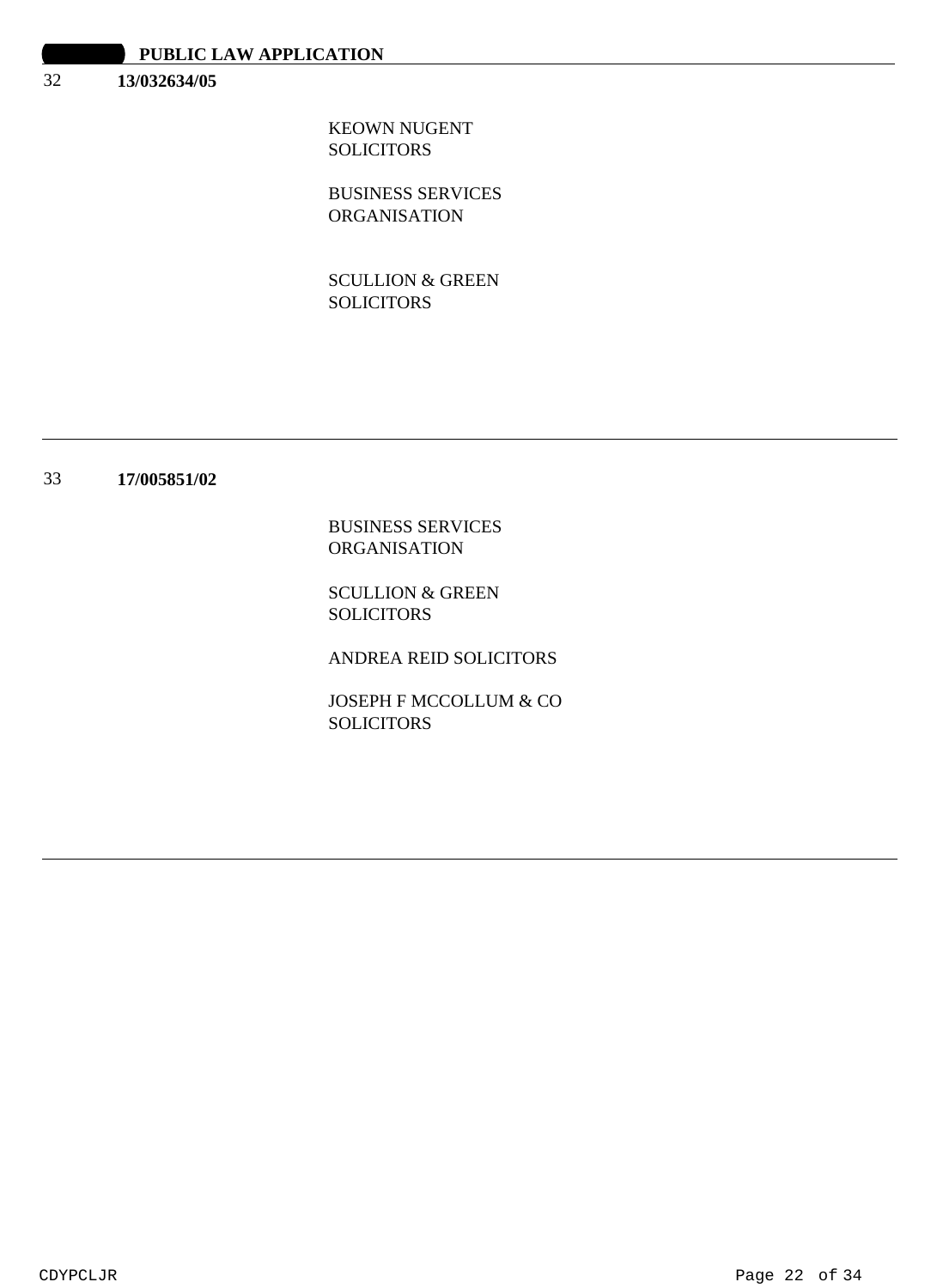FOR HEARING

BUSINESS SERVICES ORGANISATION

SCULLION & GREEN SOLICITORS

JOSEPH F MCCOLLUM & CO **SOLICITORS** 

JOSEPH F MCCOLLUM & CO SOLICITORS

COLMAN R HANNA SOLICITORS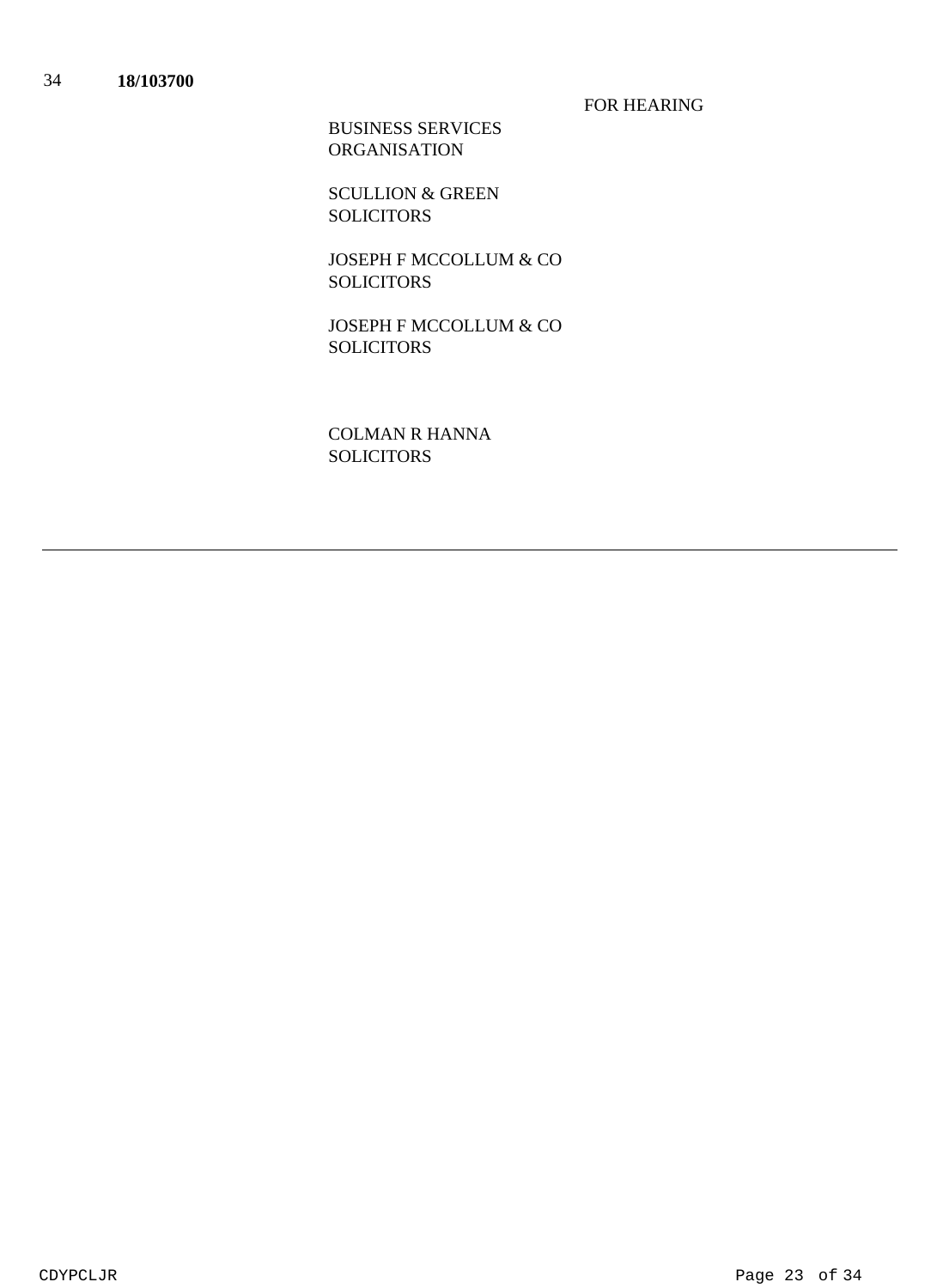### **NEWTOWNARDS COURTHOUSE**

### **FAMILY PROCEEDINGS**

# **COURT 4**

**10:30 FOR MENTION** 

1 **20/028659**

> MCKEOWN & CO **SOLICITORS**

DONARD KING & CO SOLICITORS

#### 2 **20/027972**

JOSEPH F MCCOLLUM & CO SOLICITORS

JOHN ROSS & SON SOLICITORS

3 **19/099284**

> MCCONNELL KELLY & CO **SOLICITORS**

DAVID RUSSELL & CO **SOLICITORS**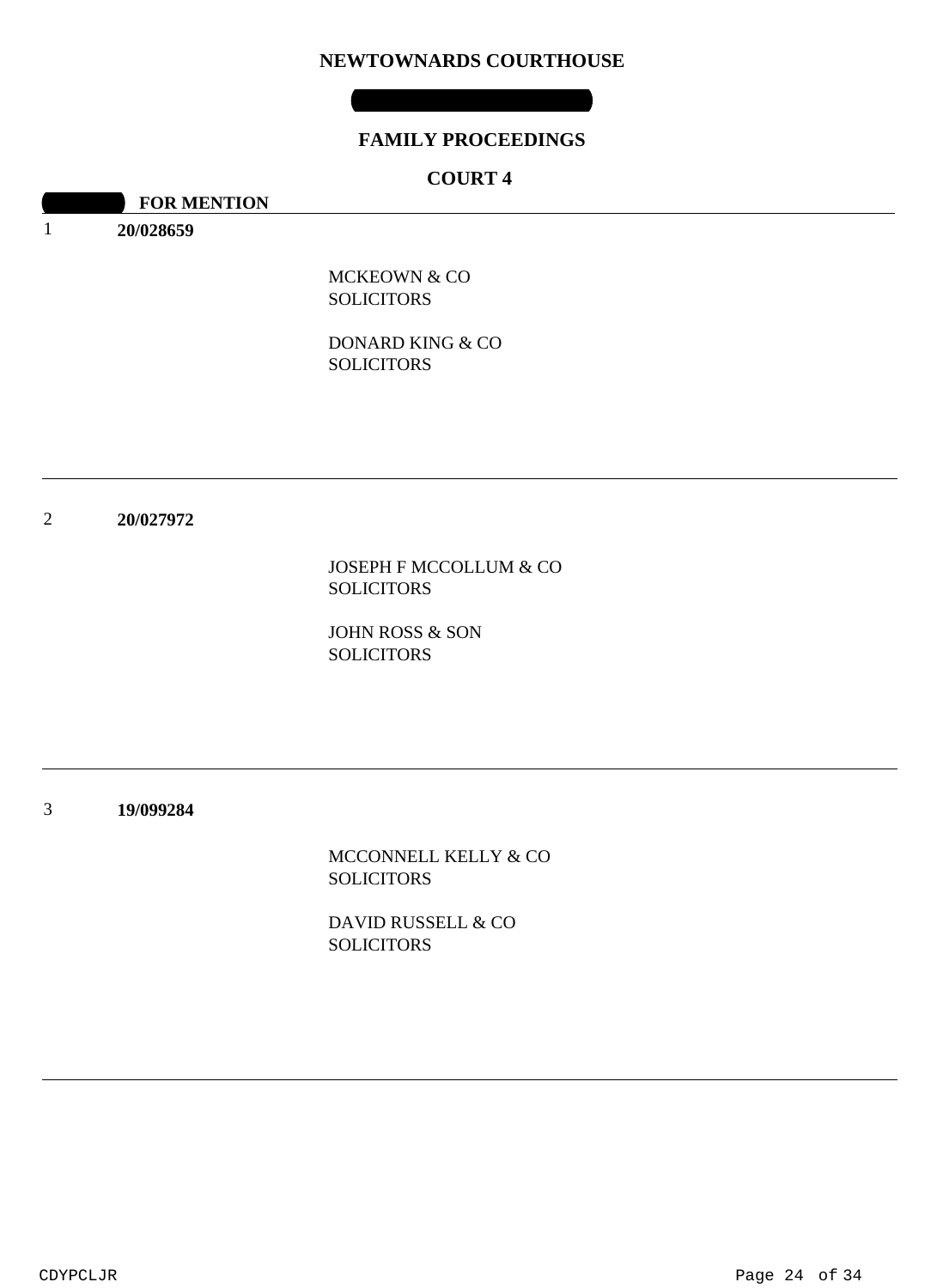# THOMPSONS SOLICITORS

5 **19/073774**

> SHERIDAN & LEONARD SOLICITORS

DONARD KING & CO SOLICITORS

6 **10/091559/05**

> KEOWN NUGENT **SOLICITORS**

7 **19/052306**

> MILLAR MCCALL WYLIE LLP

MCCONNELL KELLY & CO SOLICITORS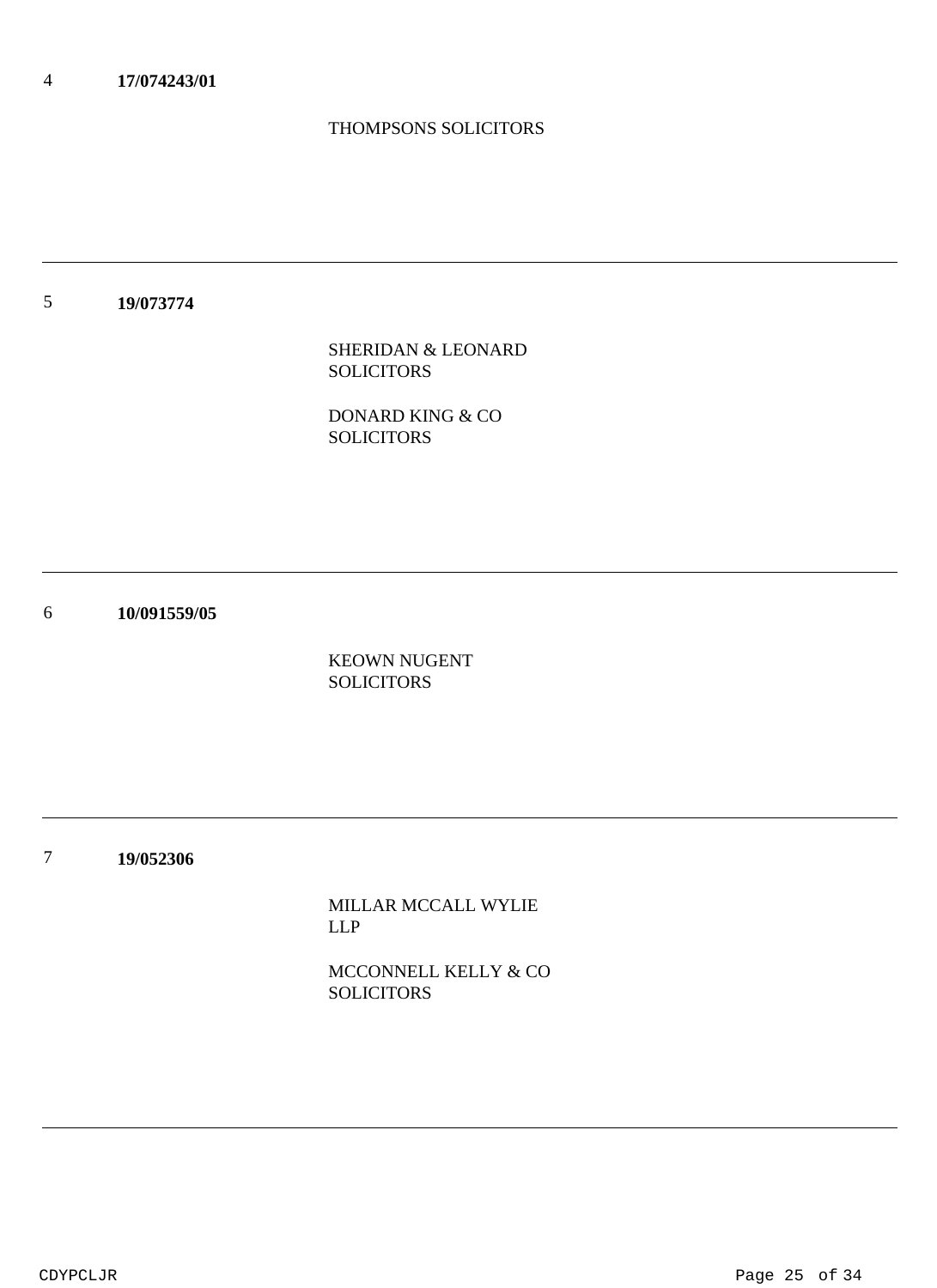DONARD KING & CO SOLICITORS

MCNULTY FITZGERALD **SOLICITORS** 

9 **19/091448**

> MACELHATTON & CO SOLICITORS

> GORDON BELL & SON SOLICITORS

10 **18/114395**

> JOHN ROSS & SON **SOLICITORS**

> REID BLACK & CO **SOLICITORS**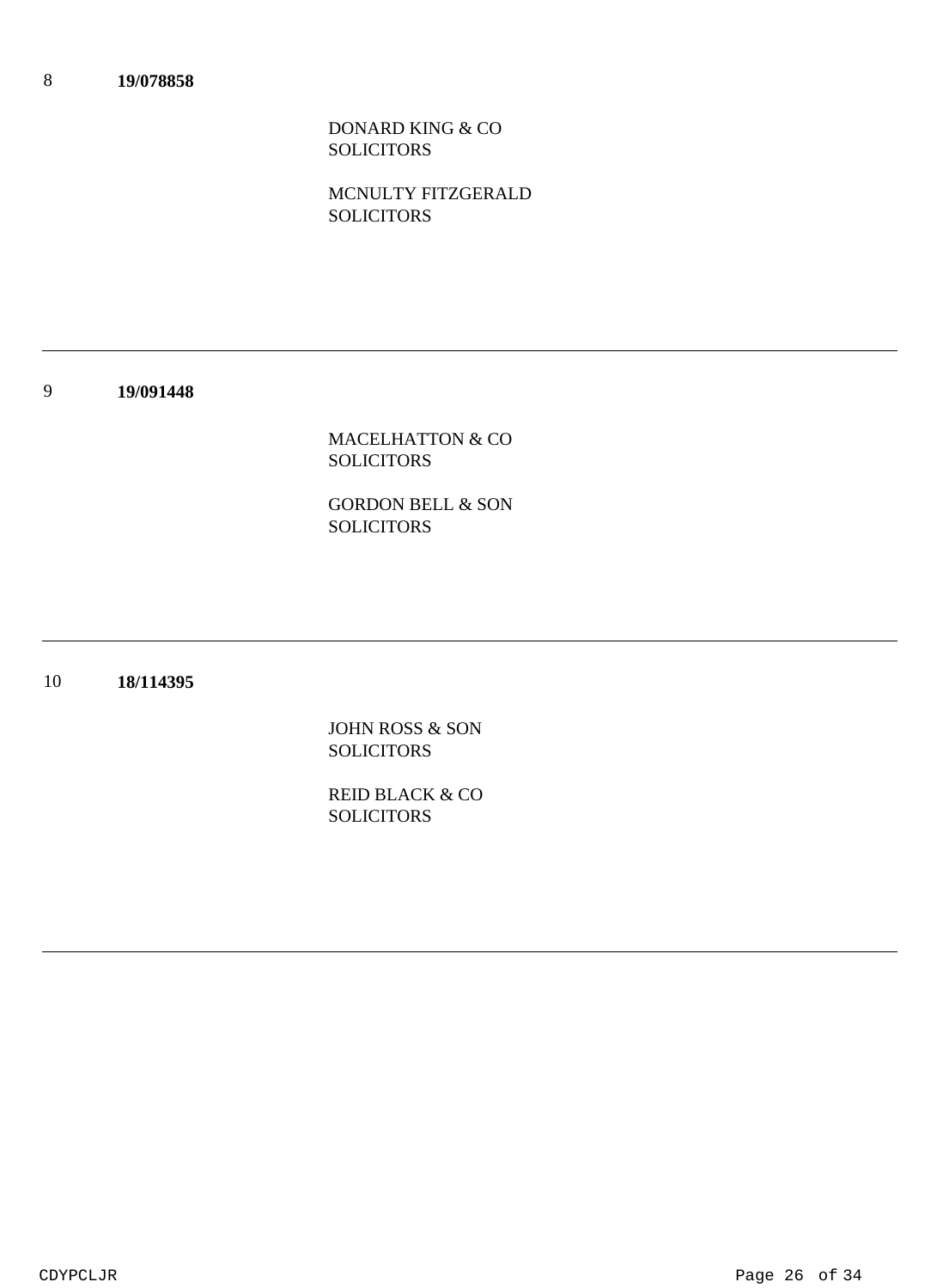MCCOUBREY HINDS SOLICITORS

BOYD RICE SOLICITORS LIMITED

#### 12 **20/005174**

J MULHOLLAND & CO

KEOWN NUGENT SOLICITORS

#### 13 **19/100500**

BERNARD CAMPBELL & CO **SOLICITORS** 

SCULLION & GREEN **SOLICITORS**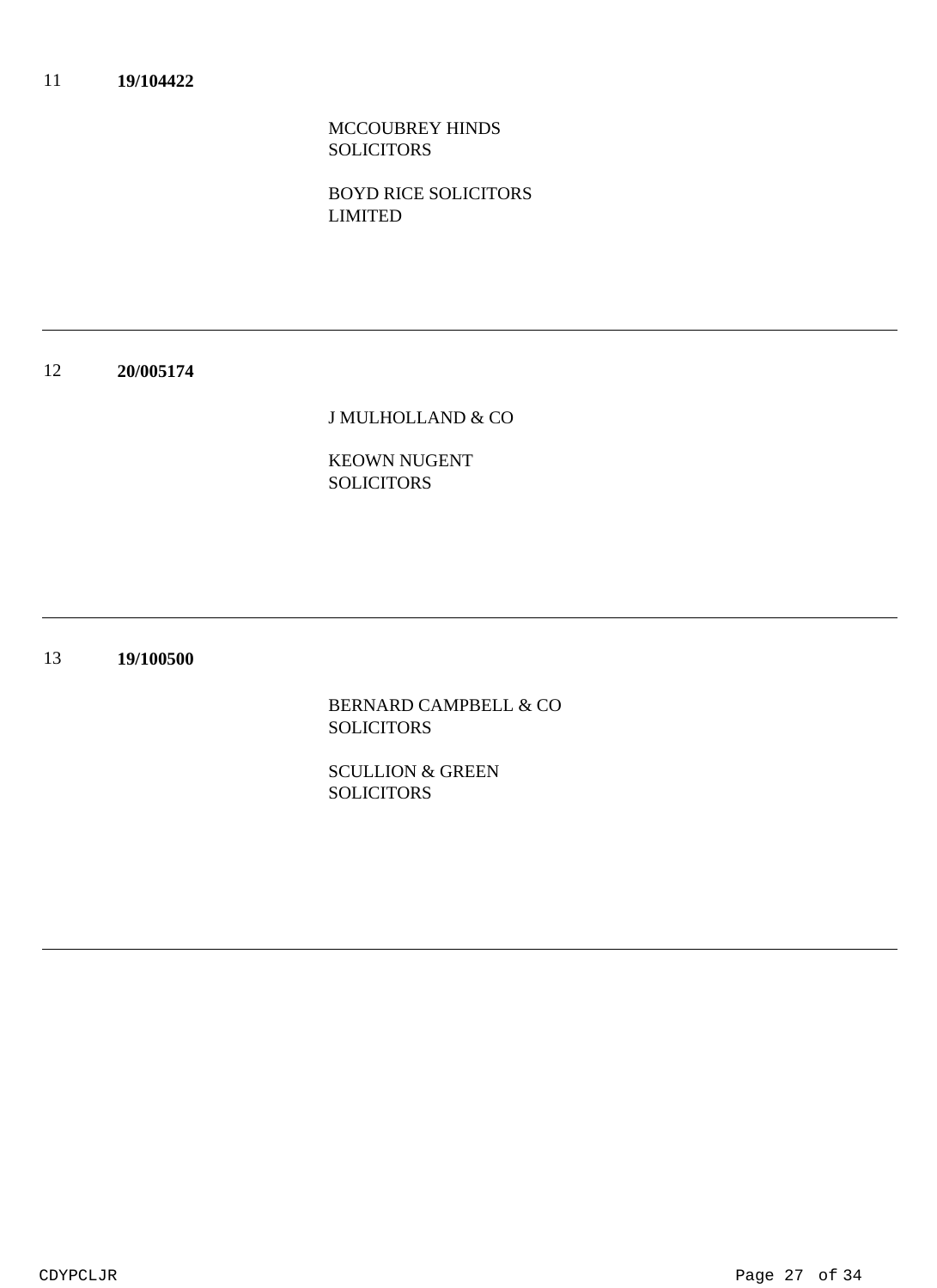TREVOR SMYTH & CO SOLICITORS

WORTHINGTONS SOLICITORS

15 **20/019260**

### STEWARTS SOLICITORS

BRIAN FEENEY & CO SOLICITORS

16 **12/133178/07**

> HOLMES & MOFFITT **SOLICITORS**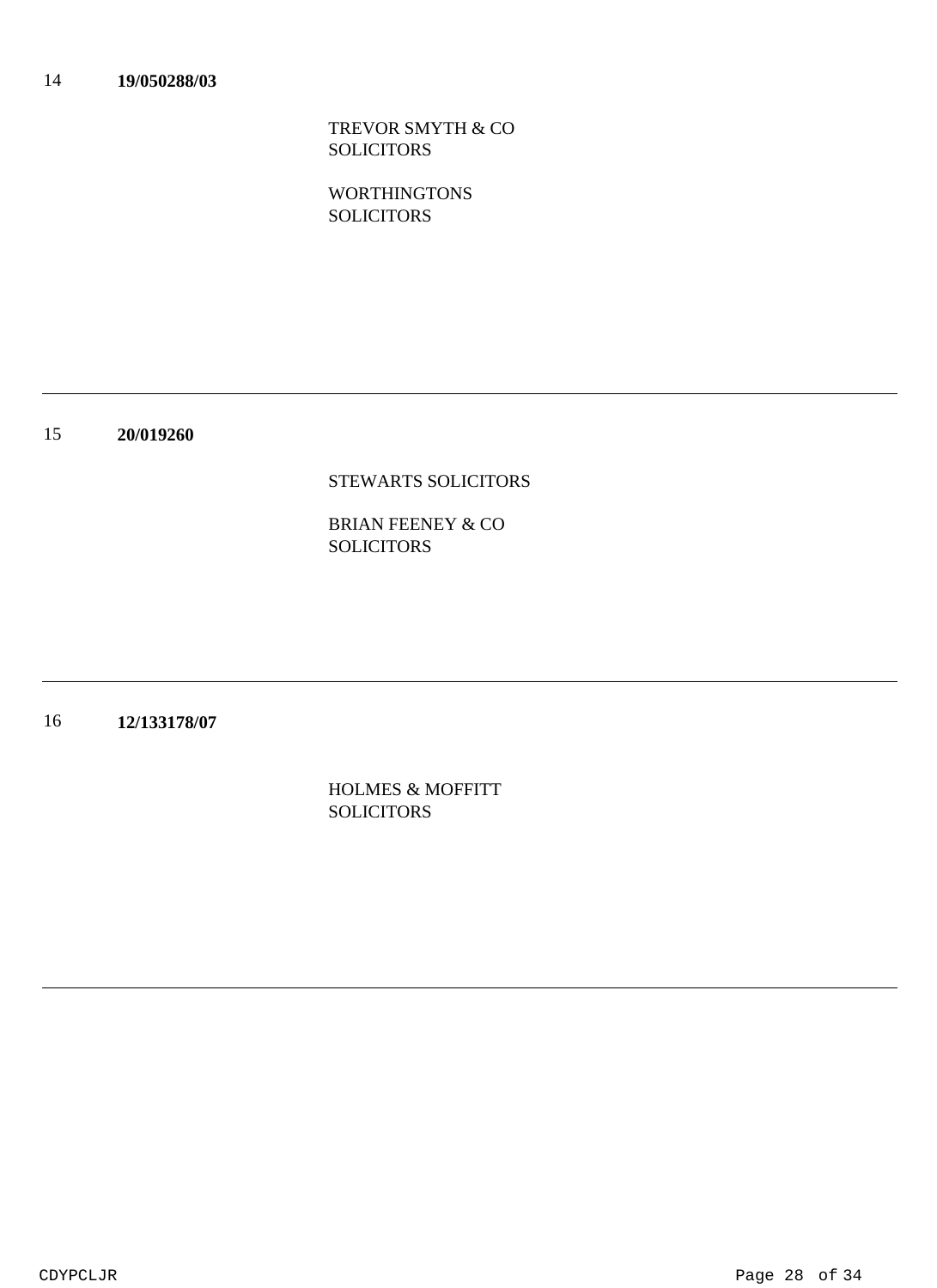WORTHINGTONS **SOLICITORS** 

JOHN ROSS & SON **SOLICITORS** 

DAVID RUSSELL & CO **SOLICITORS** 

18 **18/021189**

> JOHN ROSS & SON SOLICITORS

WORTHINGTONS SOLICITORS

#### 19 **19/060419**

FISHER & FISHER SOLICITORS (INC J C TAYLOR & CO)

MACKENZIE & DORMAN **SOLICITORS** 

### **10:30 AM C2 APPLICATIONS**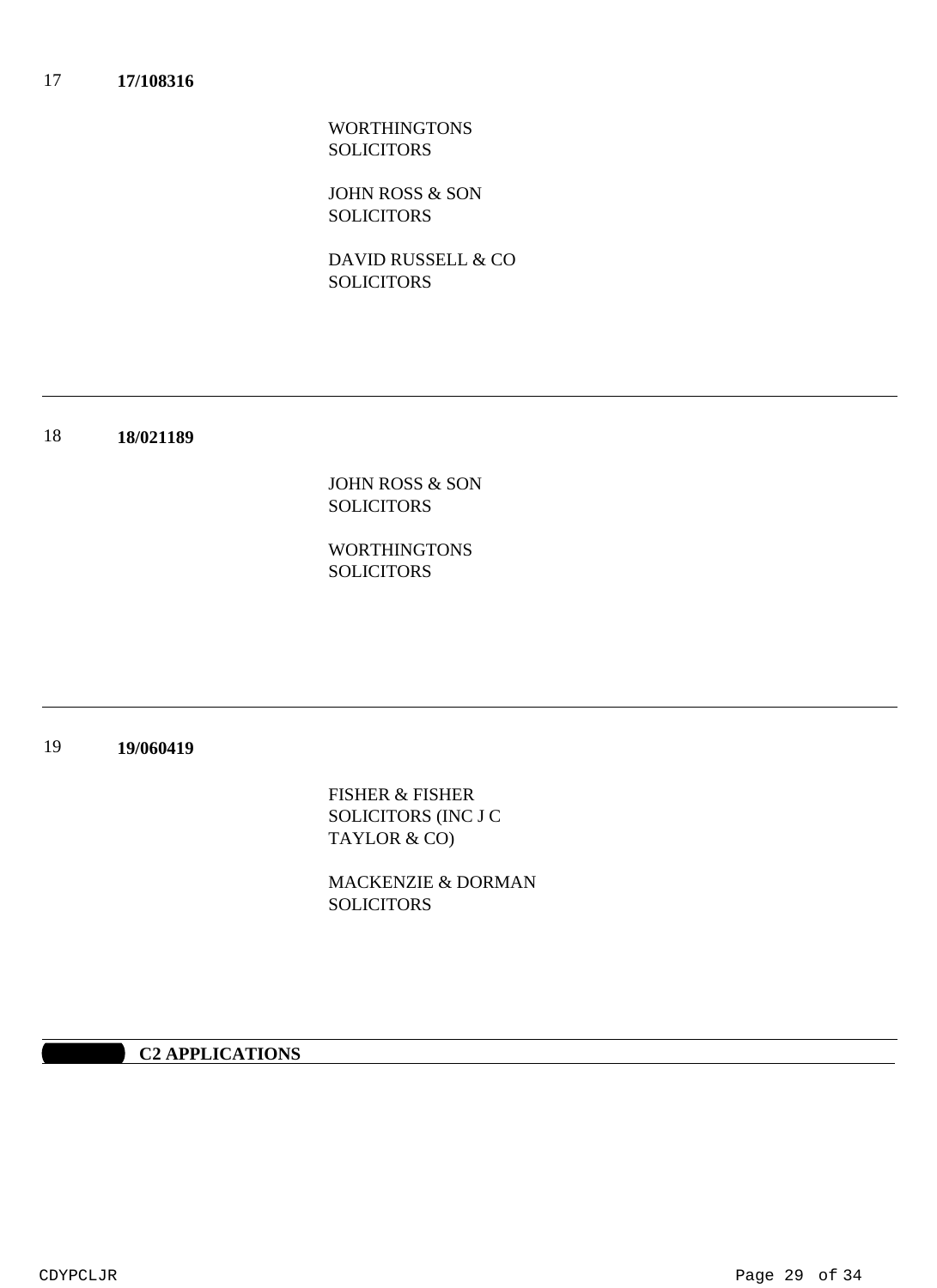FISHER & FISHER SOLICITORS (INC J C TAYLOR & CO)

MACKENZIE & DORMAN SOLICITORS

# **10:30 FOR MENTION**

**20/018046**

21

SCULLION & GREEN SOLICITORS

### KING & BOYD SOLICITORS

# **10:30 AM C2 APPLICATIONS**

**20/018046/01**

22

# KING & BOYD SOLICITORS

SCULLION & GREEN **SOLICITORS** 

# **10:30 FOR MENTION**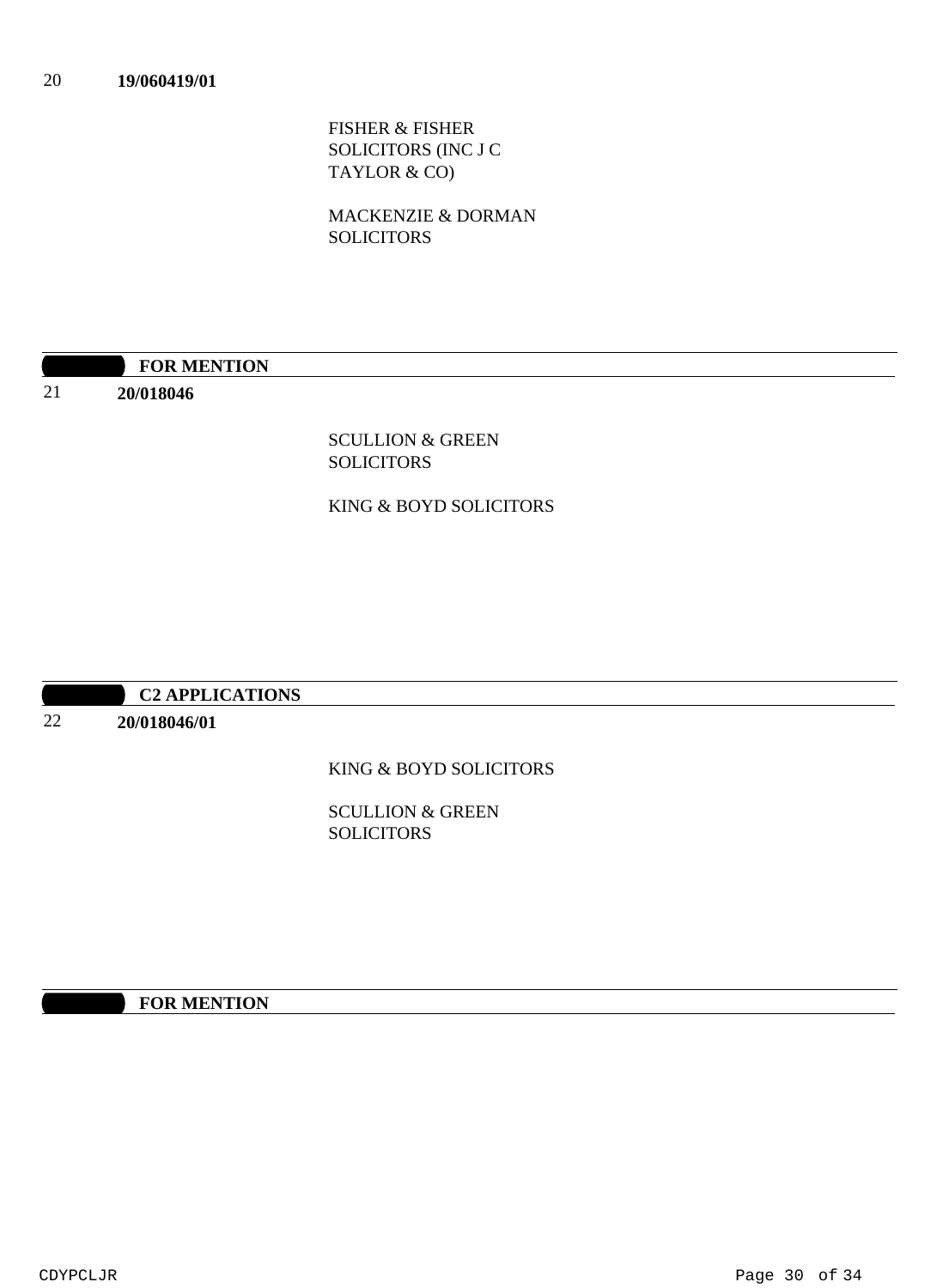MCCONNELL KELLY & CO SOLICITORS

FRANCIS HANNA & CO **SOLICITORS** 

| <b>C2 APPLICATIONS</b> |
|------------------------|
|                        |

**20/028641**

24

MCCONNELL KELLY & CO SOLICITORS

FRANCIS HANNA & CO SOLICITORS

| <b>FOR MENTION</b> |
|--------------------|
|                    |

25 **20/006202**

KEENAN SOLICITORS

BRIAN FEENEY & CO **SOLICITORS** 

# **10:30 AM C2 APPLICATIONS**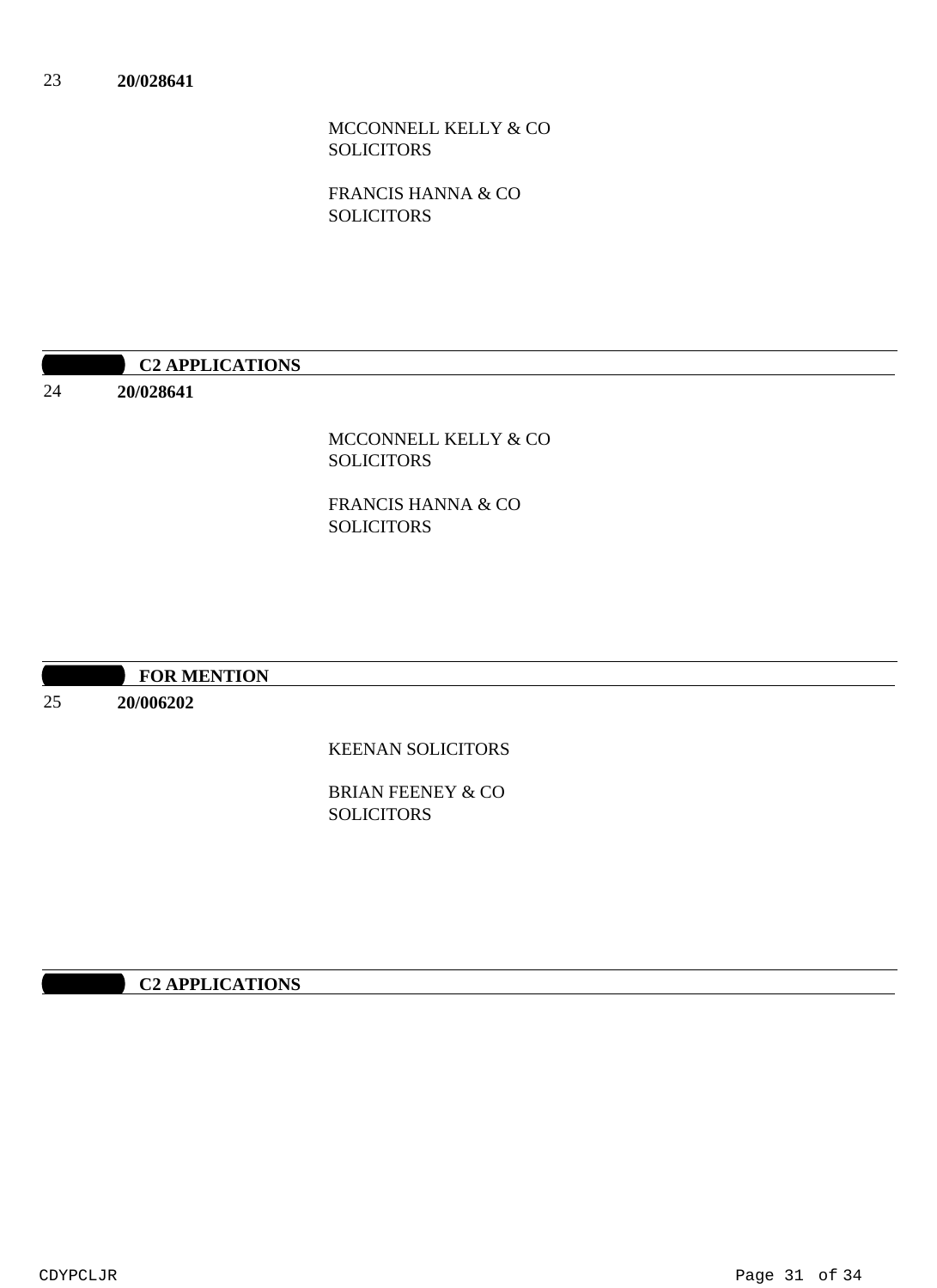BRIAN FEENEY & CO SOLICITORS

KEENAN SOLICITORS

|                          | <b>FOR MENTION</b> |
|--------------------------|--------------------|
| $\sim$<br>$\overline{a}$ | 19/053446/03       |

WORTHINGTONS **SOLICITORS** 

KRISTINA MURRAY SOLICITORS

### **10:30 AM CONTEMPT**

28 **19/081257**

WORTHINGTONS **SOLICITORS** KRISTINA MURRAY **SOLICITORS** 

**10:30 FOR MENTION**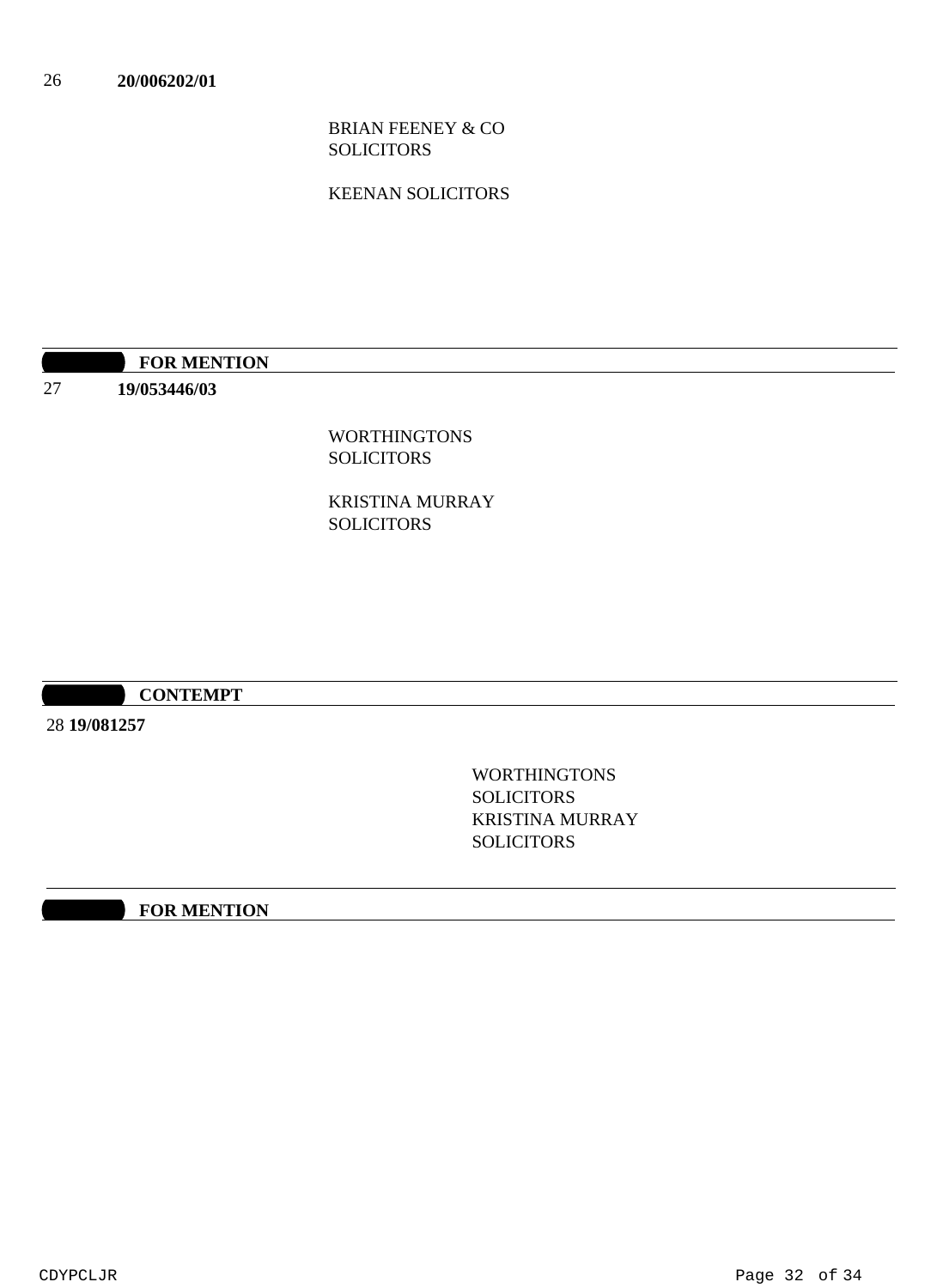MCILDOWIES SOLICITORS

DENIS D HUMPHREY **SOLICITORS** 

**10:30 CONTEMPT** 

30 **19/068129**

MCILDOWIES SOLICITORS DENIS D HUMPHREY **SOLICITORS** 

**10:30 FOR MENTION** 

31 **20/001736**

> FISHER & FISHER **SOLICITORS**

KEENAN SOLICITORS

**FAMILY HOMES AND DOMESTIC VIOLENCE**